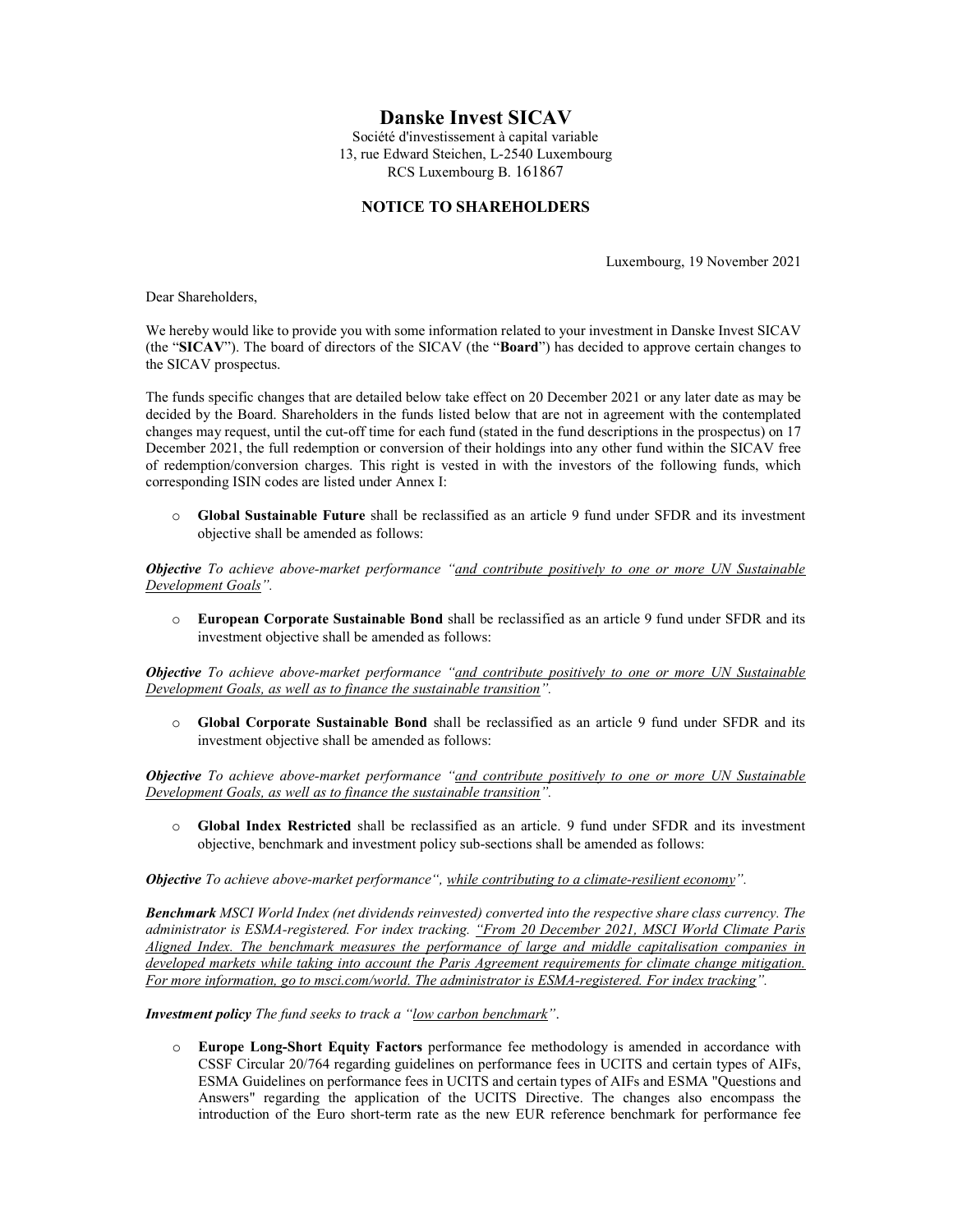calculation as the current one, the EURO Overnight Index Average, will be discontinued by its administrator. The description in the prospectus shall include examples to illustrate how the methodology is applied, which shall be as follows:

"General description A performance fee is charged only on certain funds and share classes as disclosed in "Fund Descriptions" only when a share class of a fund outperforms its reference benchmark for performance fee calculation, a measure of relevant market performance, as shown below:

| <b>Share class</b><br>currency | Reference Benchmark for performance fee calculation | <b>Bloomberg</b><br>ticker | <b>Benchmark</b><br>administrator ESMA<br>registered |
|--------------------------------|-----------------------------------------------------|----------------------------|------------------------------------------------------|
| <b>CHF</b>                     | Swiss Average Rate Overnight                        | <b>SSARON</b>              | Yes                                                  |
| <b>DKK</b>                     | Tomorrow/Next Interest Rate                         | <b>DETNT/N</b>             | Yes                                                  |
| EUR                            | Euro short-term rate                                | <b>ESTRON</b>              | N/A                                                  |
| NOK.                           | Norwegian Overnight Weighted Average Rate           | <b>NOWA</b>                | N/A                                                  |
| <b>SEK</b>                     | Stockholm Interbank Offered Rate Tomorrow/Next      | STIB <sub>1</sub> D        | No.                                                  |
| <b>USD</b>                     | US Federal Funds effective rate                     | FEDLO1                     | No                                                   |

The performance fee calculation method is designed so that no fee will be paid merely to earn back performance that was previously lost. As with most types of performance fees, however, it is possible that an investor could end up paying a performance fee even though the fund's actual performance is negative. This would occur, for example, if an investor held shares during a period when the fund's value declined, but less than the share class reference benchmark for performance fee calculation.

The performance reference period is equal to the whole life of the fund. The performance fee is calculated and accrued daily. The crystallisation date, being the date when the performance fee becomes payable, is set on the last valuation date of each calendar year. A performance fee also crystallises when any fund or share class is merged, liquidated, or redeemed.

If, on the crystallisation date, the fund has overperformed the reference benchmark for performance fee calculation and there is a positive accrual of performance fee, it will be paid to the management company. On the contrary, if, on the crystallisation date, the fund has underperformed the reference benchmark for performance fee calculation, no performance fee is accrued and no performance fee is payable, and the calculation period is extended to the next calendar year. In this way, compensation of negative performances is ensured.

If a fund or share class that carries a performance fee is launched, its first calculation period will be from the launch date until the end of the calendar year. The same is true for any existing fund or share class to which a performance fee is added.

How the fee is calculated At the beginning of the first business day of a calculation period, and as soon as a performance fee is crystallised at the end of the calculation period, the accrued fee is zero and the respective values of the relevant NAV and the reference benchmark for performance fee calculation are defined as the zero point for the period's performance fee calculations.

On every day that is a business day for a fund, the performance of the applicable reference benchmark for performance fee calculation is subtracted from the fund or share class performance. A positive result indicates outperformance, a negative number underperformance.

The results from these calculations accrue over the calculation period. When the accruals result in net outperformance for the period to date, they are factored into NAV. When the accruals result in net underperformance for the period to date, no performance fee is factored into NAV, but the accrual calculations continue, meaning that no performance fee can be earned during that calculation period until the accrued underperformance is overcome.

The performance fee amount per share is the performance fee percentage stated in "Fund Descriptions" multiplied by the amount of outperformance.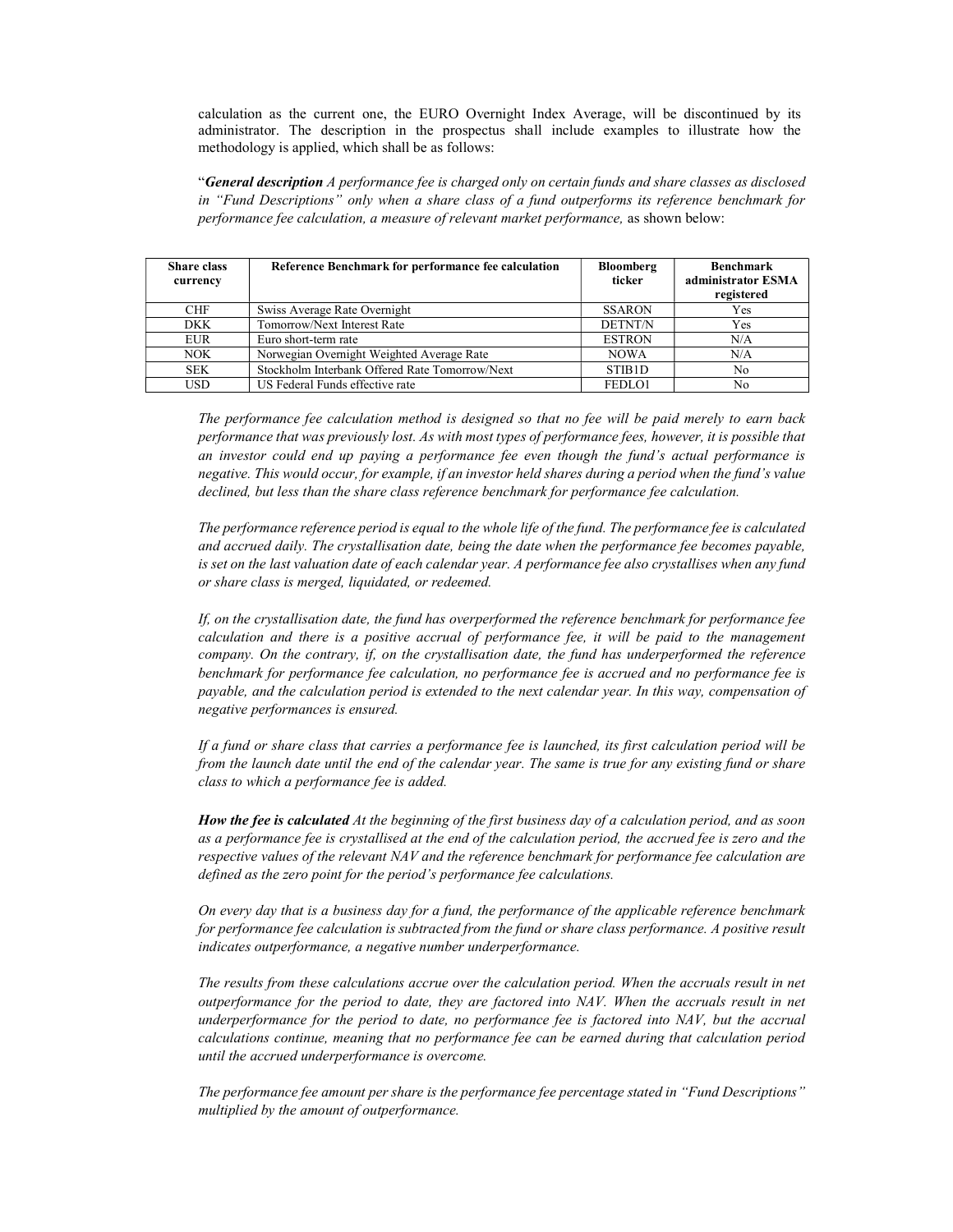The performance fee is payable only if the performance of the share class exceeds the NAV previously attained when a performance fee was crystallised at the end of the calculation period, or if it exceeds the NAV at inception, if no performance fee has been paid.

This above-mentioned NAV, referred as high watermark, is adjusted for the movements in the reference benchmark for performance fee calculation and takes into account the subscriptions, redemptions or distributions effects. The calculation method is designed to account for the actual investment performance of the fund and not for NAV increases resulting from new subscriptions. Furthermore, swing pricing or other adjustments intended to mitigate the effects of transaction volumes or costs are not counted in the performance fee calculation.

In cases where the value for the reference benchmark for performance fee calculation is negative, its value is defined as zero for the purposes of the calculation of the performance fee.

Because different share classes of a given fund may have different NAVs, the actual performance fees paid may vary by share class."

- o All the funds below shall be reclassified from article 6 funds to SFDR article 8 funds under SFDR due to further clarification of the legal framework relevant to the categorisations under SFDR and assurance to the fact that the processes in place for the re-categorised funds are sufficient in order for the funds to promote environmental and/or social characteristics and disclose as article 8 funds under SFDR. No changes have occurred materially impacting the investment policies of these funds. Main changes resulting from the re-categorisation are updates to internal policies strengthening and facilitating delivery of the commitment promoted for article 8 strategies, quality assurances and enhancement of the Danske Invest Infrastructure:
	- Aktiv Förmögenhetförvaltning;
	- China;
	- Danish Bond:
	- Danish Mortgage Bond;
	- Eastern Europe;
	- **Emerging and Frontier Markets;**
	- Europe High Dividend;
	- European Bond;
	- Global Emerging Markets;
	- Global Emerging Markets Small Cap;
	- Global Index:
	- Global Inflation Linked Bond;
	- Global Inflation Linked Bond Short Duration;
	- Global Portfolio Solution Balanced;
	- Global Portfolio Solution Defensive;
	- Global Portfolio Solution Equities;
	- Global Portfolio Solution Fixed Income
	- Global Portfolio Solution Opportunity;
	- India;
	- Japan;
	- Multi Asset Inflation Strategy;
	- Russia;
	- Sverige Beta.
- All funds classified as article 8 and article 9 products under SFDR, as these are shown under Annex III of this notice, have formalised the way environmental and social characteristics are promoted and/or sustainable investment objectives are achieved. These products also consider the Principal Adverse Impact in their investment process.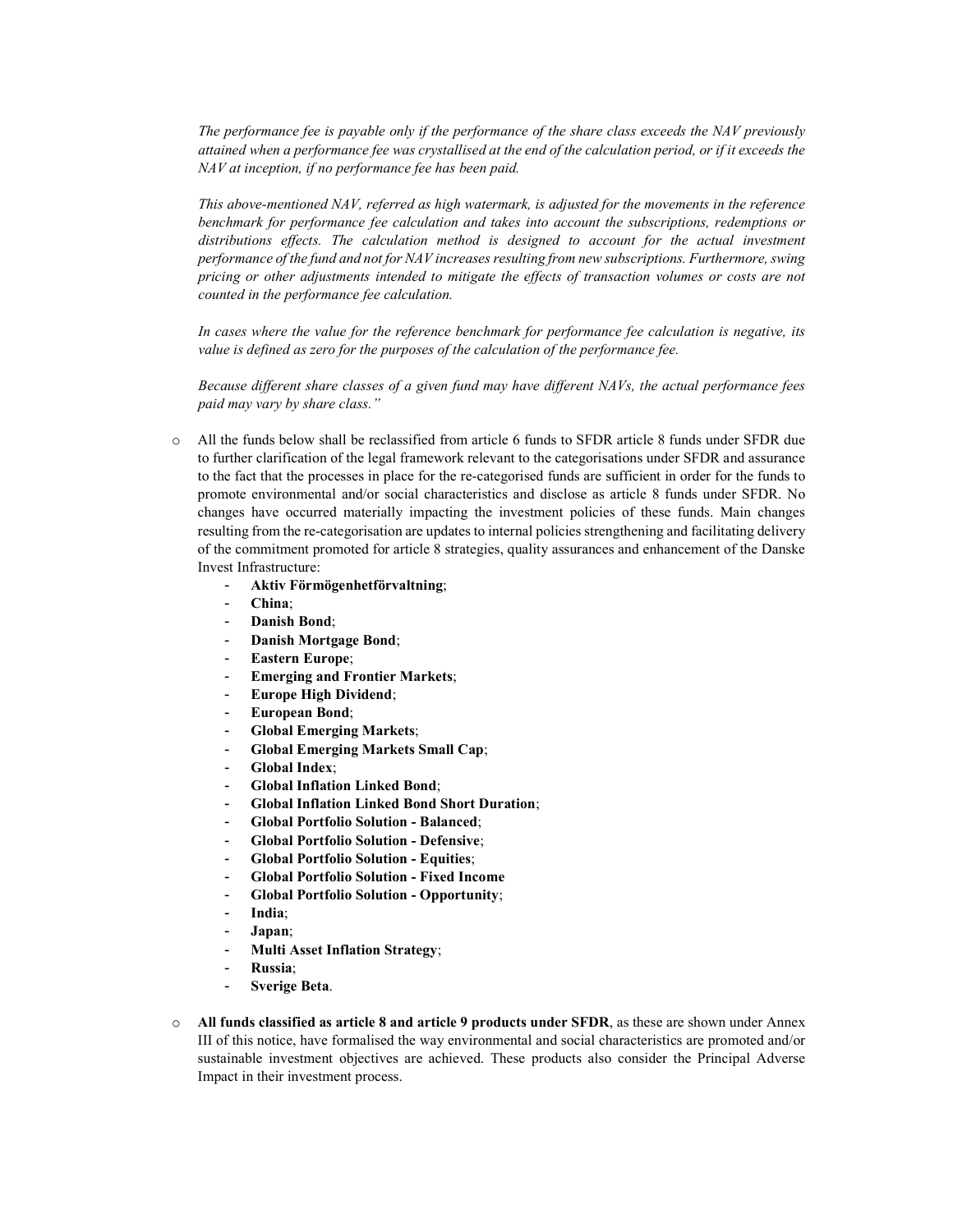- $\circ$  Some amendments shall be made to the presentation of the Responsible Investment Policy section of the SICAV prospectus, as shown in Annex II to this notice.
- o The table listing the investment restrictions under section "Investment Restrictions" of the SICAV prospectus shall be updated, as shown in Annex II to this notice.
- o A table shall be introduced under the section "Funds promoting environmental and/or social characteristics or meeting sustainable investment objectives" of the SICAV prospectus, listing the promoted characteristics per fund, as shown in Annex II to this notice.
- o The Sustainability Risk factor is amended in the Risk Descriptions section of the prospectus as follows, where it incorporates elements previously appearing under the Responsible Investment Policy section of the prospectus:

"Sustainability risk An environmental, social or governance event or condition that, if it occurs, could cause an actual or a potential material negative impact on the value of the investment.

The probability of sustainability risks and the extent to which they impact the returns of a fund depend on several factors. Although duly mapped, identified and managed in the investment processes, the following elements can affect the degree to which sustainability risks are likely to impact the returns of a fund:

- sustainability risks are often complex, multidisciplinary and interlinked, which can make it difficult to assess in their entirety
- sustainability risks are usually difficult to quantify and are long-term in nature, and the probability of materialisation also depends on the investor's time horizon
- sustainability risks, such as risks stemming from changes in physical climate, political action, societal expectation, consumer demand or technological development, can be driven by megatrends that are large in scope and magnitude or occur at an unanticipated pace, which may not be reflected to a full extent when investment decisions are made
- a lack of ESG comprehensive or standardized data can make it difficult to uncover all sustainability risks or to base investment decisions on faulty grounds
- sustainability risk assessments can be inaccurate, which may cause the fund to buy investments that are exposed to greater sustainability risks than anticipated, or to miss investment opportunities, or to buy or sell investments at a sub-optimal time
- impact of sustainability risks can increase in magnitude in combination with other risks, especially in relation with market, credit, liquidity, emerging and frontier markets, active management, concentration and tax risks

Funds that have environmental and/or social characteristics (article 8 funds under SFDR) or have a sustainable investment objective (article 9 funds under SFDR) would usually be considered to have lower exposure to sustainability risks as a result of their investment strategy and processes.

Notwithstanding a limited exposure to sustainability risk, those funds could underperform funds without such sustainability features due to a potential limited investment universe."

o For all funds classified as article 6 funds under SFDR, the following updates shall be made in the fund specific section of the SICAV prospectus:

"SFDR classification The fund is categorised as article 6 under SFDR. The fund follows Danske Invest's responsible investment policy.

For more information about Danske Invest's responsible investment policy, including the sustainability risk integration, see page 71.

The fund's underlying investments do not take into account the EU criteria for environmentally sustainable economic activities."

o For all funds classified as article 8 funds under SFDR, the following updates shall be made in the fund specific section of the prospectus:

"SFDR classification The fund is categorised as article 8 under SFDR and promotes environmental and/or social characteristics, as well as good governance practices, through screening, restrictions, investment analysis and decision-making as well as active ownership.

The fund follows Danske Invest's responsible investment policy.

For more information related to:

Danske Invest's responsible investment policy, including the sustainability risk integration, see page 71.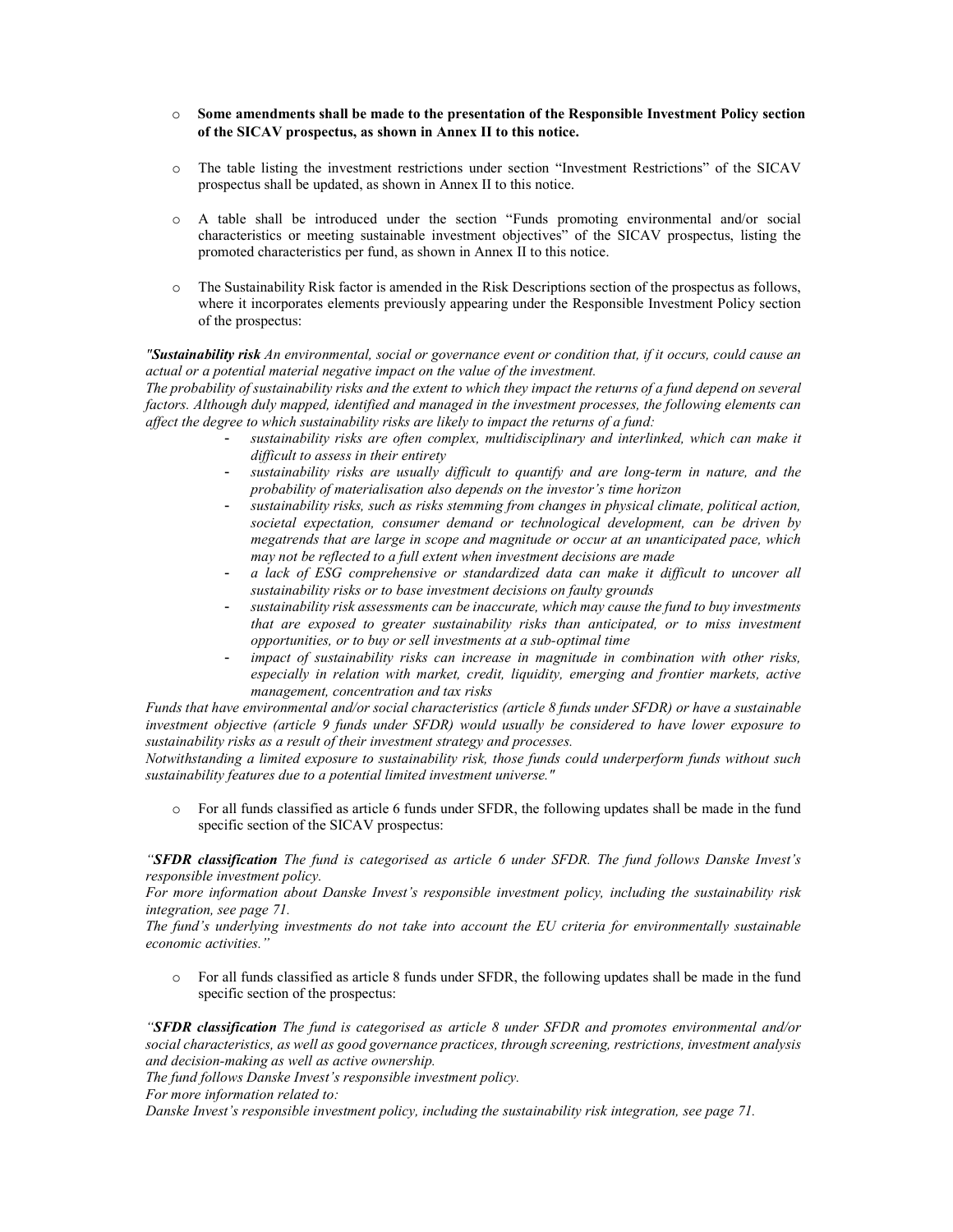the fund's environmental and/or social characteristics, see page  $XX$ ."

Also under section "Planning your Investment" sub-section "Investor Profile" the following precision shall be brought:

Investor profile Designed for investors who understand the risks of the fund …who: "seek investment that promotes environmental and/or social characteristics and good governance practices"

o For all funds classified as article 9 funds under SFDR, the following updates shall be made in the fund specific section of the prospectus:

"SFDR classification The fund is categorised as article 9 under SFDR and has a sustainable investment objective. In addition, the fund also promotes environmental and/or social characteristics through screening, restrictions, investment analysis and decision making, as well as active ownership.

The fund follows Danske Invest's responsible investment policy.

For more information related to:

Danske Invest's responsible investment policy, including the sustainability risk integration, see page 71. the fund's sustainable investment objective, see page XX.

Also under section "Planning your Investment" sub-section "Investor Profile" the following addition shall be made:

Investor profile Designed for investors who understand the risks of the fund ...who: "seek investment that has a sustainable objective".

- $\circ$  Global Sustainable 130/30 shall be renamed as Global ESG 130/30 and shall continue to be classified as an article 8 fund under SFDR.
- o The following clarification is made under the section "Valuation and haircuts" of the prospectus in relation to the collateral received:

The value of the collateral received "is expected to be at least 90% of the global valuation of the securities concerned by such transactions or techniques, taking into consideration the collateralisation terms in the applicable agreements and settlement time of collateral transfer. In accordance with the European Market Infrastructure Regulation (EMIR), FX spot and FX forward contracts can be exempt from collateralisation requirements."

#### Other changes

The address of the entity that makes information and documents on facilities available in the Federal Republic of Germany - Danske Bank Hamburg Branch – has been changed from Georgsplatz 1, 20099 Hamburg to Spitalerstraße 22-26, 20095 Hamburg, Germany.

Both the prospectus as well as the relevant Key Investor Information Documents (KIIDs) will be made available online at danskeinvest.com and free of charge at the registered office of the SICAV.

Yours faithfully,

The Board of Directors of Danske Invest SICAV 13, rue Edward Steichen L-2540 Luxembourg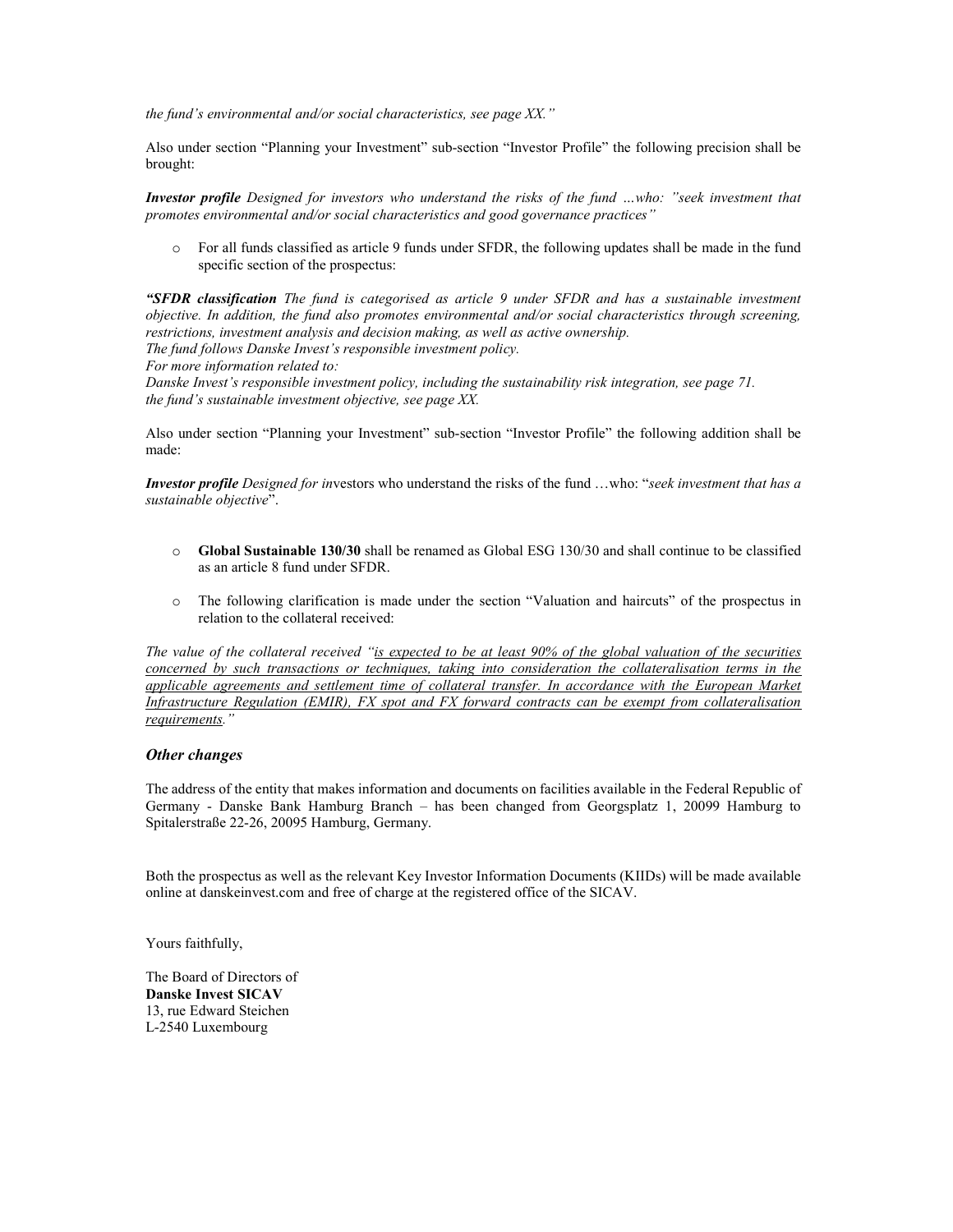| ٠<br>× |  |
|--------|--|
|--------|--|

| <b>Fund name</b>              | Share class name                         | <b>ISIN code</b> |  |  |
|-------------------------------|------------------------------------------|------------------|--|--|
| Aktiv Förmögenhetsförvaltning | Aktiv Förmögenhetsförvaltning Class SA   | LU1349997640     |  |  |
| Aktiv Förmögenhetsförvaltning | Aktiv Förmögenhetsförvaltning Class SA d | LU1349491636     |  |  |
| Aktiv Förmögenhetsförvaltning | Aktiv Förmögenhetsförvaltning Class SI   | LU1349997723     |  |  |
| Aktiv Förmögenhetsförvaltning | Aktiv Förmögenhetsförvaltning Class WA   | LU1678975845     |  |  |
| Aktiv Förmögenhetsförvaltning | Aktiv Förmögenhetsförvaltning Class WA d | LU1678976066     |  |  |
| Aktiv Förmögenhetsförvaltning | Aktiv Förmögenhetsförvaltning Class WI   | LU1678975928     |  |  |
| China                         | China Class A                            | LU0178668348     |  |  |
| China                         | China Class WI-eur                       | LU1678977114     |  |  |
| Danish Bond                   | Danish Bond Class A                      | LU0012089180     |  |  |
| Danish Bond                   | Danish Bond Class A d                    | LU0012089008     |  |  |
| Danish Bond                   | Danish Bond Class WA                     | LU1678977544     |  |  |
| Danish Mortgage Bond          | Danish Mortgage Bond Class A             | LU0080347536     |  |  |
| Danish Mortgage Bond          | Danish Mortgage Bond Class A d           | LU0158165976     |  |  |
| Danish Mortgage Bond          | Danish Mortgage Bond Class A-eur h       | LU0739644747     |  |  |
| Danish Mortgage Bond          | Danish Mortgage Bond Class A-nok h       | LU0332084721     |  |  |
| Danish Mortgage Bond          | Danish Mortgage Bond Class A-sek h       | LU0332084994     |  |  |
| Danish Mortgage Bond          | Danish Mortgage Bond class I             | LU0249648097     |  |  |
| Danish Mortgage Bond          | Danish Mortgage Bond Class I-chf h       |                  |  |  |
| Danish Mortgage Bond          | Danish Mortgage Bond class I-eur h       | LU1567658643     |  |  |
| Danish Mortgage Bond          | Danish Mortgage Bond class I-eur h d     | LU1765873424     |  |  |
| Danish Mortgage Bond          | Danish Mortgage Bond Class WA            | LU1678977973     |  |  |
| Danish Mortgage Bond          | Danish Mortgage Bond Class WA-eur h      | LU1678978435     |  |  |
| Danish Mortgage Bond          | Danish Mortgage Bond Class WI-sek h      | LU1678978351     |  |  |
| Denmark Focus                 | Denmark Focus Class A                    | LU0012195615     |  |  |
| <b>Denmark Focus</b>          | Denmark Focus Class I                    | LU0249648923     |  |  |
| Denmark Focus                 | Denmark Focus Class RA                   | LU1542185134     |  |  |
| Denmark Focus                 | Denmark Focus Class RI                   | LU1542185217     |  |  |
| Denmark Focus                 | Denmark Focus Class WA                   | LU1687330461     |  |  |
| Denmark Focus                 | Denmark Focus Class WI<br>LU1561550713   |                  |  |  |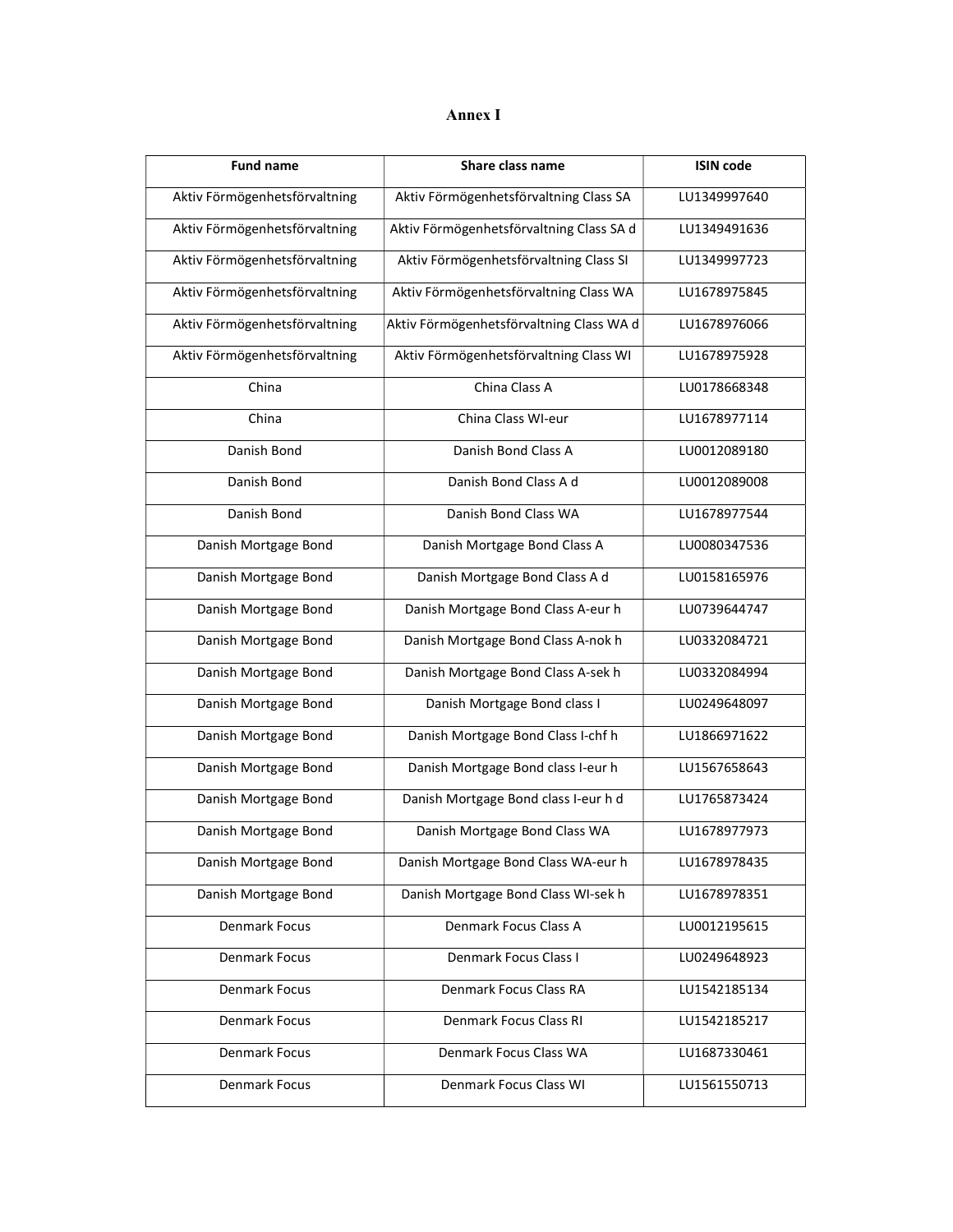| <b>Fund name</b>                           | Share class name                                              | <b>ISIN code</b> |
|--------------------------------------------|---------------------------------------------------------------|------------------|
| Eastern Europe                             | Eastern Europe Class A                                        | LU0727216755     |
| Eastern Europe                             | Eastern Europe Class I                                        | LU0727216912     |
| Eastern Europe                             | Eastern Europe Class WA                                       | LU1678979086     |
| Eastern Europe                             | Eastern Europe Class WA d                                     | LU2164670510     |
| <b>Emerging and Frontier Markets</b>       | Emerging and Frontier Markets Class A                         | LU1116403194     |
| <b>Emerging and Frontier Markets</b>       | <b>Emerging and Frontier Markets Class A-dkk</b>              | LU1204910597     |
| <b>Emerging and Frontier Markets</b>       | Emerging and Frontier Markets Class A-nok                     | LU1204910753     |
| <b>Emerging and Frontier Markets</b>       | <b>Emerging and Frontier Markets Class A-sek</b>              | LU1204910670     |
| <b>Emerging and Frontier Markets</b>       | <b>Emerging and Frontier Markets Class I</b>                  | LU1116403350     |
| <b>Emerging and Frontier Markets</b>       | Emerging and Frontier Markets Class WA                        | LU1678980258     |
| <b>Emerging Markets Debt Hard Currency</b> | <b>Emerging Markets Debt Hard Currency</b><br>Class A         | LU1204910837     |
| <b>Emerging Markets Debt Hard Currency</b> | <b>Emerging Markets Debt Hard Currency</b><br>Class I         | LU1204911488     |
| <b>Emerging Markets Debt Hard Currency</b> | <b>Emerging Markets Debt Hard Currency</b><br>Class I-eur h   | LU1204911561     |
| <b>Emerging Markets Debt Hard Currency</b> | <b>Emerging Markets Debt Hard Currency</b><br>Class I-eur h d | LU2100802102     |
| <b>Emerging Markets Debt Hard Currency</b> | <b>Emerging Markets Debt Hard Currency</b><br>Class I-sek h   | LU2125474416     |
| <b>Emerging Markets Debt Hard Currency</b> | <b>Emerging Markets Debt Hard Currency</b><br>Class WA        | LU1678980688     |
| <b>Emerging Markets Debt Hard Currency</b> | <b>Emerging Markets Debt Hard Currency</b><br>Class WA-eur h  | LU1678980845     |
| Euro Investment Grade Corporate Bond       | Euro Investment Grade Corporate Bond<br>Class A               | LU0123484106     |
| Euro Investment Grade Corporate Bond       | Euro Investment Grade Corporate Bond<br>Class A-nok h         | LU0178670245     |
| Euro Investment Grade Corporate Bond       | Euro Investment Grade Corporate Bond<br>Class A-sek h         | LU0178670161     |
| Euro Investment Grade Corporate Bond       | Euro Investment Grade Corporate Bond<br>Class I               | LU0249702647     |
| Euro Investment Grade Corporate Bond       | Euro Investment Grade Corporate Bond<br>Class WA              | LU1687331279     |
| Euro Investment Grade Corporate Bond       | Euro Investment Grade Corporate Bond<br>Class WA-nok h        | LU1678996098     |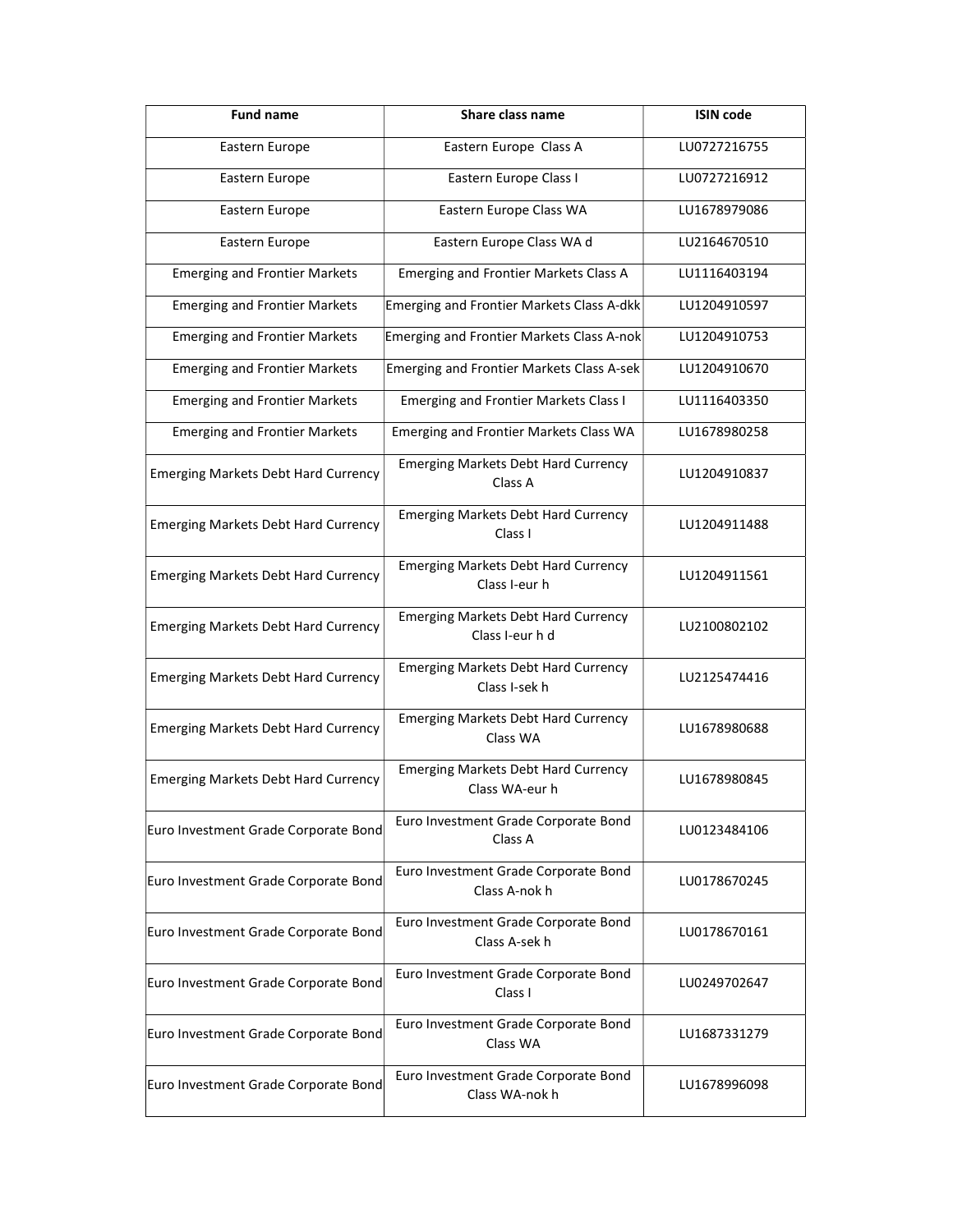| <b>Fund name</b>                     | Share class name                                      | <b>ISIN code</b> |  |
|--------------------------------------|-------------------------------------------------------|------------------|--|
| Euro Investment Grade Corporate Bond | Euro Investment Grade Corporate Bond<br>Class WA-sekh | LU1678996171     |  |
| Euro Investment Grade Corporate Bond | Euro Investment Grade Corporate Bond<br>Class WI-sekh | LU1678995959     |  |
| Euro Sustainable High Yield Bond     | Euro Sustainable High Yield Bond Class A              | LU0923469943     |  |
| Euro Sustainable High Yield Bond     | Euro Sustainable High Yield Bond Class A d            | LU1204911728     |  |
| Euro Sustainable High Yield Bond     | Euro Sustainable High Yield Bond Class A-<br>sek h    | LU1204911645     |  |
| Euro Sustainable High Yield Bond     | Euro Sustainable High Yield Bond Class I              | LU0923470016     |  |
| Euro Sustainable High Yield Bond     | Euro Sustainable High Yield Bond Class RA             | LU1542186371     |  |
| Euro Sustainable High Yield Bond     | Euro Sustainable High Yield Bond Class RI             | LU1542186454     |  |
| Euro Sustainable High Yield Bond     | Euro Sustainable High Yield Bond Class WA             | LU1687330628     |  |
| Europe                               | Europe Class A                                        | LU0727217050     |  |
| Europe                               | Europe Class I                                        | LU0727217134     |  |
| Europe                               | Europe Class SA-sek                                   | LU1891308568     |  |
| Europe                               | Europe Class SI-sek                                   | LU1891308998     |  |
| Europe                               | Europe Class WA                                       | LU1687330891     |  |
| Europe                               | Europe Class WA-sek                                   | LU2164670783     |  |
| Europe                               | Europe Class WI-sek                                   | LU2164670866     |  |
| Europe High Dividend                 | Europe High Dividend Class A                          | LU0123484957     |  |
| Europe High Dividend                 | Europe High Dividend Class I                          | LU0274214740     |  |
| Europe High Dividend                 | Europe High Dividend Class WA                         | LU1678984672     |  |
| Europe High Dividend                 | Europe High Dividend Class WA-sek                     | LU1953807671     |  |
| Europe Long-Short Equity Factors     | Europe Long-Short Equity Factors Class A p            | LU1932898437     |  |
| Europe Long-Short Equity Factors     | Europe Long-Short Equity Factors Class A-<br>nok h p  | LU1932898940     |  |
| Europe Long-Short Equity Factors     | Europe Long-Short Equity Factors Class A-<br>sek h p  | LU1932898601     |  |
| Europe Long-Short Equity Factors     | Europe Long-Short Equity Factors Class I p            | LU1932898353     |  |
| Europe Long-Short Equity Factors     | Europe Long-Short Equity Factors Class WA<br>р        | LU1932898510     |  |
| Europe Long-Short Equity Factors     | Europe Long-Short Equity Factors Class<br>WA-sekhp    | LU1932898783     |  |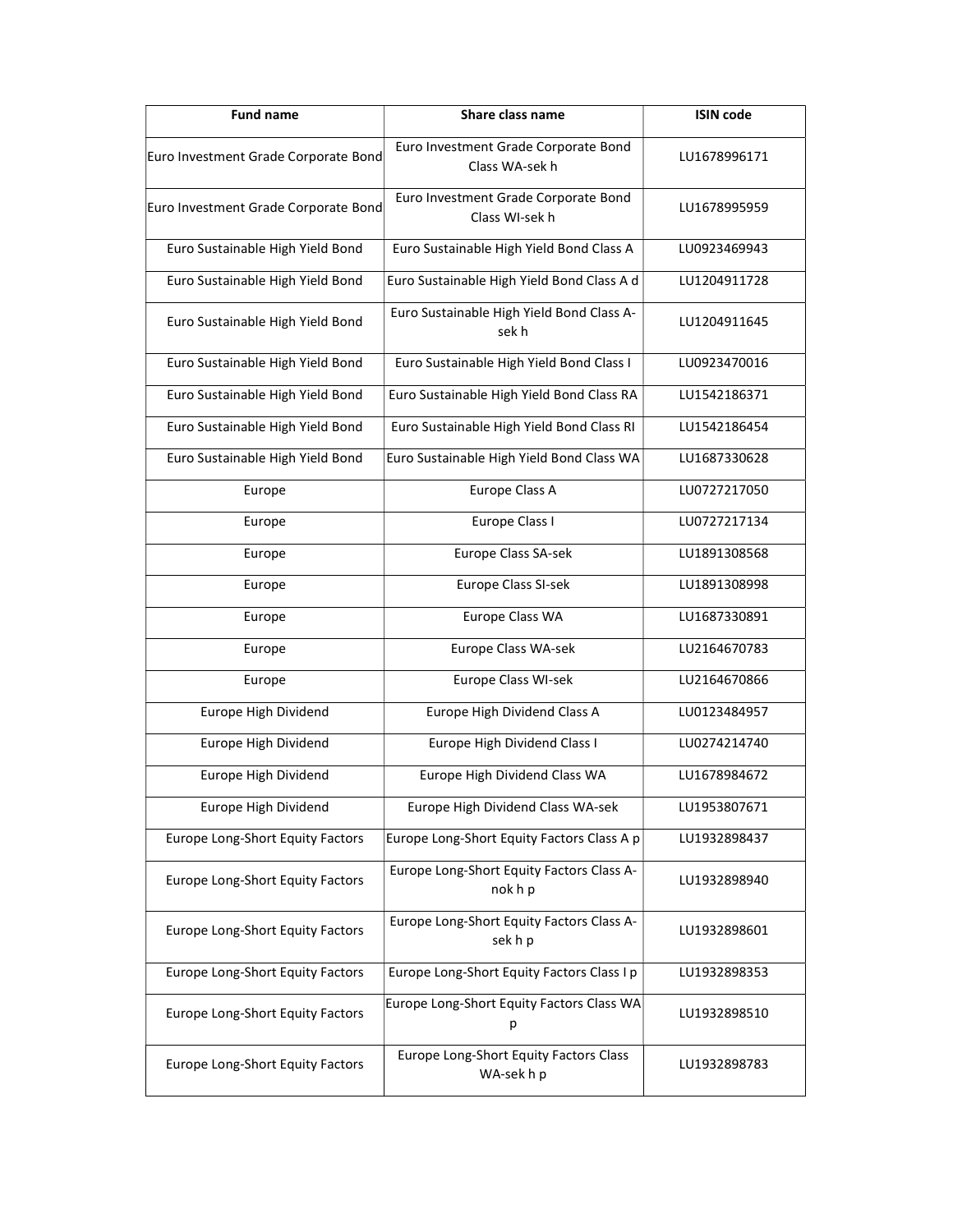| Share class name<br><b>Fund name</b> |                                                        | <b>ISIN code</b> |
|--------------------------------------|--------------------------------------------------------|------------------|
| Europe Long-Short Equity Factors     | Europe Long-Short Equity Factors Class WI<br>р         | LU2301267717     |
| <b>Europe Small Cap</b>              | Europe Small Cap Class A-nok                           | LU1916064774     |
| <b>Europe Small Cap</b>              | Europe Small Cap Class A-sek                           | LU1916064857     |
| <b>Europe Small Cap</b>              | <b>Europe Small Cap Class A</b>                        | LU0123485178     |
| <b>Europe Small Cap</b>              | Europe Small Cap Class I                               | LU0249699918     |
| <b>Europe Small Cap</b>              | Europe Small Cap Class WA                              | LU1687331196     |
| European Bond                        | European Bond Class A                                  | LU0088125439     |
| European Bond                        | European Bond Class A d                                | LU0012089263     |
| European Bond                        | European Bond Class A-nok h                            | LU0178669825     |
| European Bond                        | European Bond Class WA                                 | LU1678994127     |
| European Corporate Sustainable Bond  | European Corporate Sustainable Bond<br>Class A         | LU1399304283     |
| European Corporate Sustainable Bond  | European Corporate Sustainable Bond<br>Class A d       | LU1399304366     |
| European Corporate Sustainable Bond  | European Corporate Sustainable Bond<br>Class A-nok h   | LU1399305173     |
| European Corporate Sustainable Bond  | European Corporate Sustainable Bond<br>Class A-sek h   | LU1399304879     |
| European Corporate Sustainable Bond  | European Corporate Sustainable Bond<br>Class A-sek h d | LU1399305090     |
| European Corporate Sustainable Bond  | European Corporate Sustainable Bond<br>Class I         | LU1399305330     |
| European Corporate Sustainable Bond  | European Corporate Sustainable Bond<br>Class I-dkk h d | LU1399305686     |
| European Corporate Sustainable Bond  | European Corporate Sustainable Bond<br>Class I-nok h   | LU1399305926     |
| European Corporate Sustainable Bond  | European Corporate Sustainable Bond<br>Class I-sek h   | LU1399305769     |
| European Corporate Sustainable Bond  | European Corporate Sustainable Bond<br>Class WA        | LU1678994713     |
| European Corporate Sustainable Bond  | European Corporate Sustainable Bond<br>Class WA d      | LU1678995017     |
| European Corporate Sustainable Bond  | European Corporate Sustainable Bond<br>Class WA-sek h  | LU1713568738     |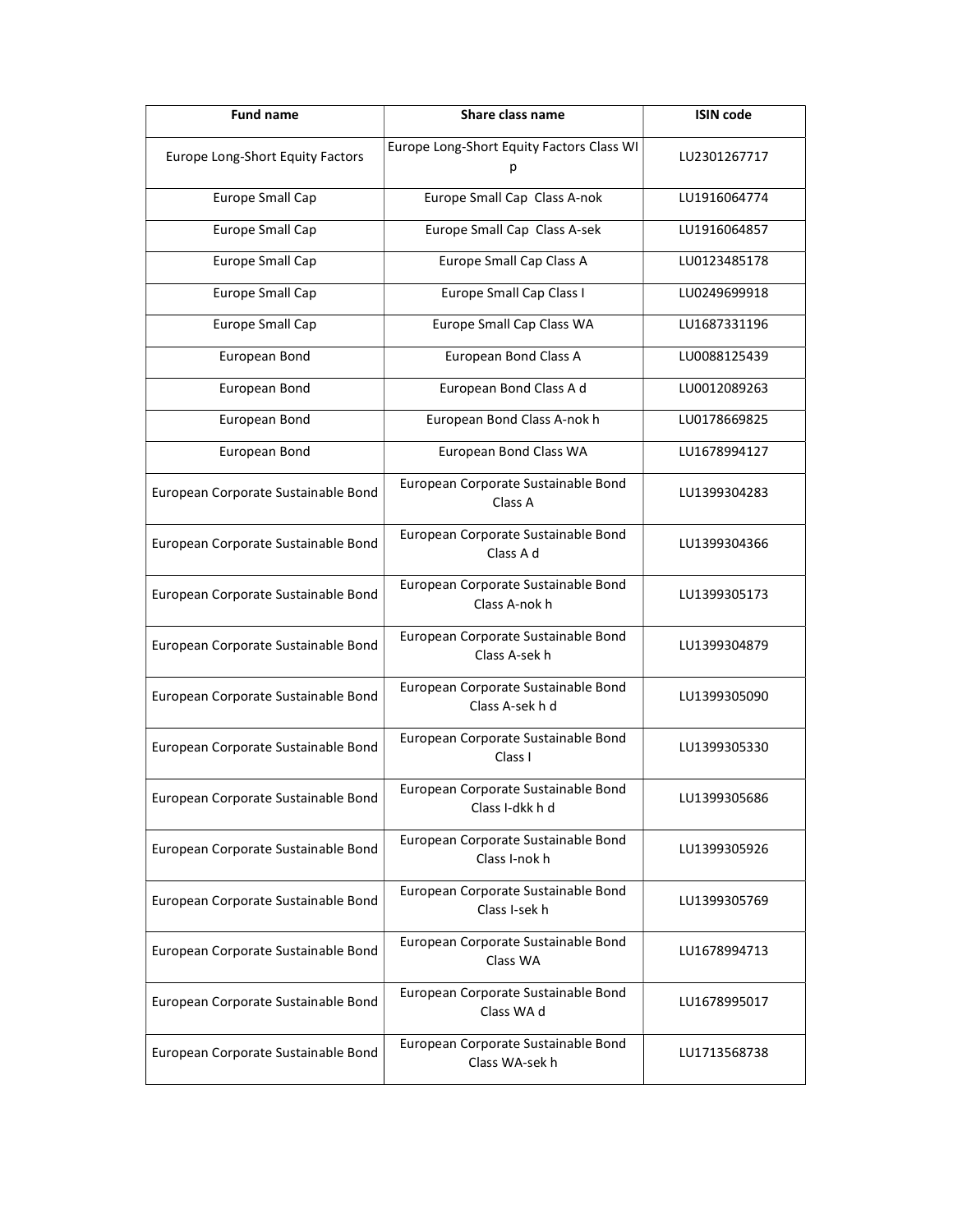| <b>Fund name</b>                         | Share class name                                            | <b>ISIN code</b> |
|------------------------------------------|-------------------------------------------------------------|------------------|
| European Corporate Sustainable Bond      | European Corporate Sustainable Bond<br>Class WI-sek h       | LU1698711758     |
| European Corporate Sustainable Bond      | European Corporate Sustainable Bond<br>Class WI-sekhd       | LU1698712053     |
| Global Corporate Sustainable Bond        | Global Corporate Sustainable Bond Class A                   | LU2019292965     |
| Global Corporate Sustainable Bond        | Global Corporate Sustainable Bond Class A-<br>nok h         | LU2252297242     |
| Global Corporate Sustainable Bond        | Global Corporate Sustainable Bond Class I                   | LU2019293690     |
| Global Corporate Sustainable Bond        | Global Corporate Sustainable Bond Class I-<br>nok h         | LU2019293427     |
| Global Corporate Sustainable Bond        | Global Corporate Sustainable Bond Class I-<br>sek h         | LU2125439930     |
| <b>Global Emerging Markets</b>           | <b>Global Emerging Markets Class A</b>                      | LU0085580271     |
| <b>Global Emerging Markets</b>           | <b>Global Emerging Markets Class I</b>                      | LU0249706804     |
| <b>Global Emerging Markets</b>           | Global Emerging Markets Class RA                            | LU1542189474     |
| <b>Global Emerging Markets</b>           | <b>Global Emerging Markets Class RI</b>                     | LU1542189557     |
| <b>Global Emerging Markets</b>           | Global Emerging Markets Class WA                            | LU1687331352     |
| <b>Global Emerging Markets</b>           | Global Emerging Markets Class WA-eur                        | LU1678996338     |
| <b>Global Emerging Markets</b>           | Global Emerging Markets Class WA-eur d                      | LU1678996411     |
| <b>Global Emerging Markets</b>           | Global Emerging Markets Class WA-sek                        | LU1678997229     |
| <b>Global Emerging Markets</b>           | Global Emerging Markets Class WI-eur                        | LU1678996684     |
| Global Emerging Markets Small Cap        | Global Emerging Markets Small Cap Class A                   | LU0292126785     |
| <b>Global Emerging Markets Small Cap</b> | <b>Global Emerging Markets Small Cap Class I</b>            | LU0292127759     |
| <b>Global Emerging Markets Small Cap</b> | <b>Global Emerging Markets Small Cap Class</b><br><b>WA</b> | LU1687331436     |
| <b>Global Emerging Markets Small Cap</b> | <b>Global Emerging Markets Small Cap Class</b><br>WA-eur    | LU1678997658     |
| Global ESG 130/30                        | Global ESG 130/30 Class A                                   | LU1965271254     |
| Global ESG 130/30                        | Global ESG 130/30 Class A-dkk                               | LU1965271411     |
| Global ESG 130/30                        | Global ESG 130/30 Class A-eur                               | LU1965271502     |
| Global ESG 130/30                        | Global ESG 130/30 Class A-nok                               | LU1965271841     |
| Global ESG 130/30                        | Global ESG 130/30 Class A-sek                               | LU1965271924     |
| Global ESG 130/30                        | Global ESG 130/30 Class I4-eur                              | LU2081251501     |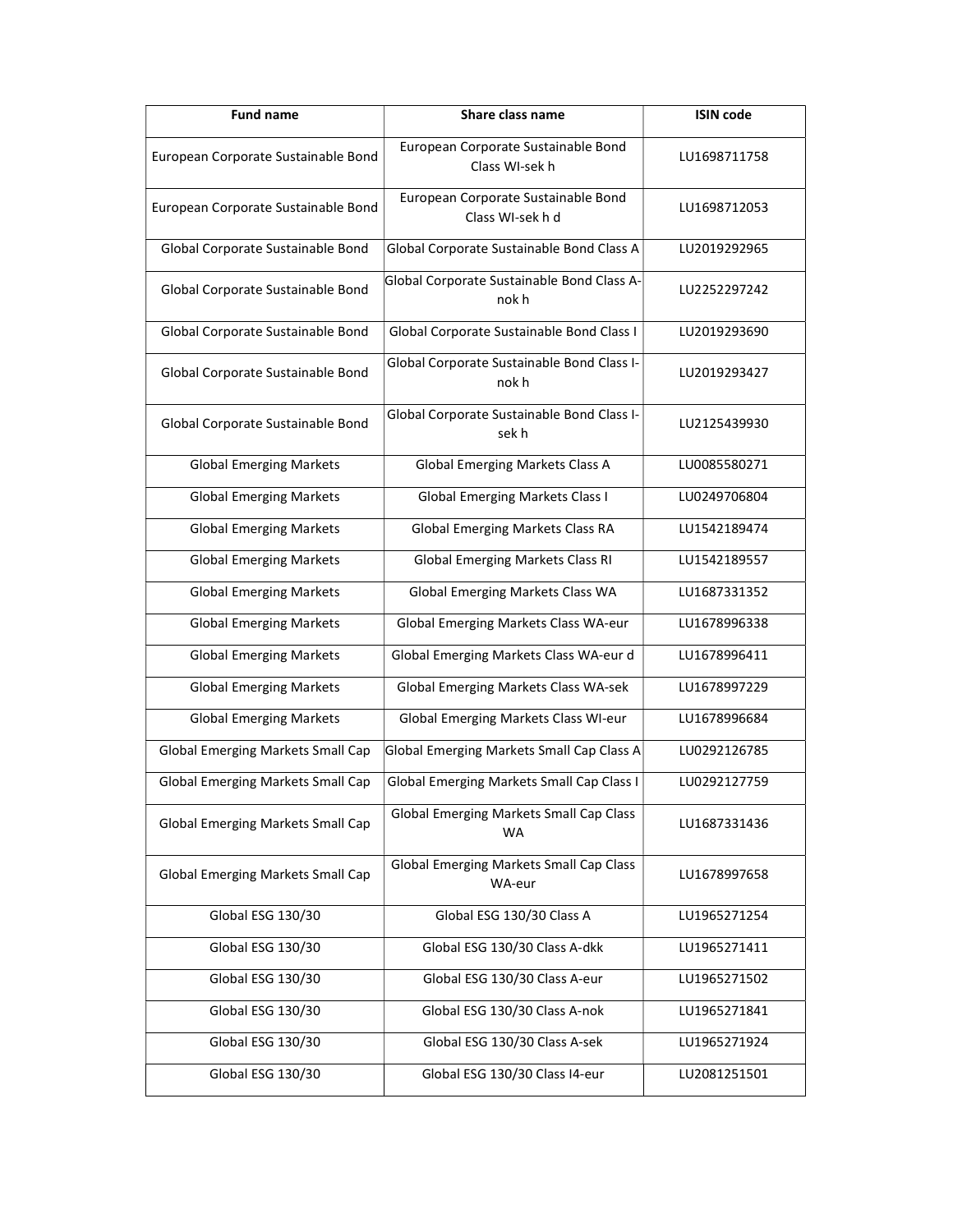| <b>Fund name</b>                                      | Share class name                                                      | <b>ISIN code</b> |
|-------------------------------------------------------|-----------------------------------------------------------------------|------------------|
| Global ESG 130/30                                     | Global ESG 130/30 Class WA-eur                                        | LU1972730540     |
| Global ESG 130/30                                     | Global ESG 130/30 Class WA-sek                                        | LU1972730896     |
| Global Index                                          | Global Index Class SA                                                 | LU1349492527     |
| Global Index                                          | Global Index Class SI                                                 | LU1349493178     |
| Global Index                                          | Global Index Class WA                                                 | LU1678999944     |
| Global Index                                          | Global Index Class WI                                                 | LU1679000031     |
| Global Index Restricted                               | Global Index Restricted Class SA                                      | LU1349493418     |
| <b>Global Index Restricted</b>                        | Global Index Restricted Class SA d                                    | LU1349493848     |
| <b>Global Index Restricted</b>                        | Global Index Restricted Class SA-nok h                                | LU2205963627     |
| <b>Global Index Restricted</b>                        | <b>Global Index Restricted Class SI</b>                               | LU1349493681     |
| Global Index Restricted                               | Global Index Restricted Class SI d                                    | LU1349494572     |
| Global Index Restricted                               | Global Index Restricted Class WA                                      | LU1679011236     |
| <b>Global Index Restricted</b>                        | Global Index Restricted Class WA d                                    | LU1679011319     |
| Global Index Restricted                               | <b>Global Index Restricted Class WI</b>                               | LU1679011400     |
| Global Index Restricted                               | Global Index Restricted Class WI d                                    | LU1679011582     |
| Global Inflation Linked Bond                          | Global Inflation Linked Bond Class A                                  | LU0727217308     |
| Global Inflation Linked Bond                          | Global Inflation Linked Bond Class A d                                | LU0727217647     |
| Global Inflation Linked Bond                          | Global Inflation Linked Bond Class A-sek h                            | LU1204914821     |
| Global Inflation Linked Bond                          | <b>Global Inflation Linked Bond Class I</b>                           | LU0727217480     |
| <b>Global Inflation Linked Bond</b>                   | Global Inflation Linked Bond Class RA                                 | LU1542190050     |
| Global Inflation Linked Bond                          | Global Inflation Linked Bond Class WA                                 | LU1679000205     |
| <b>Global Inflation Linked Bond</b>                   | Global Inflation Linked Bond Class WA d                               | LU1679000890     |
| <b>Global Inflation Linked Bond</b>                   | <b>Global Inflation Linked Bond Class Y</b>                           | LU0790898422     |
| <b>Global Inflation Linked Bond Short</b><br>Duration | <b>Global Inflation Linked Bond Short</b><br><b>Duration Class A</b>  | LU1116403947     |
| Global Inflation Linked Bond Short<br>Duration        | Global Inflation Linked Bond Short<br>Duration Class A d              | LU1204915042     |
| Global Inflation Linked Bond Short<br>Duration        | Global Inflation Linked Bond Short<br><b>Duration Class I</b>         | LU1116404168     |
| Global Inflation Linked Bond Short<br>Duration        | <b>Global Inflation Linked Bond Short</b><br><b>Duration Class RI</b> | LU1542190308     |
| Global Inflation Linked Bond Short<br>Duration        | Global Inflation Linked Bond Short<br><b>Duration Class WA</b>        | LU1679001278     |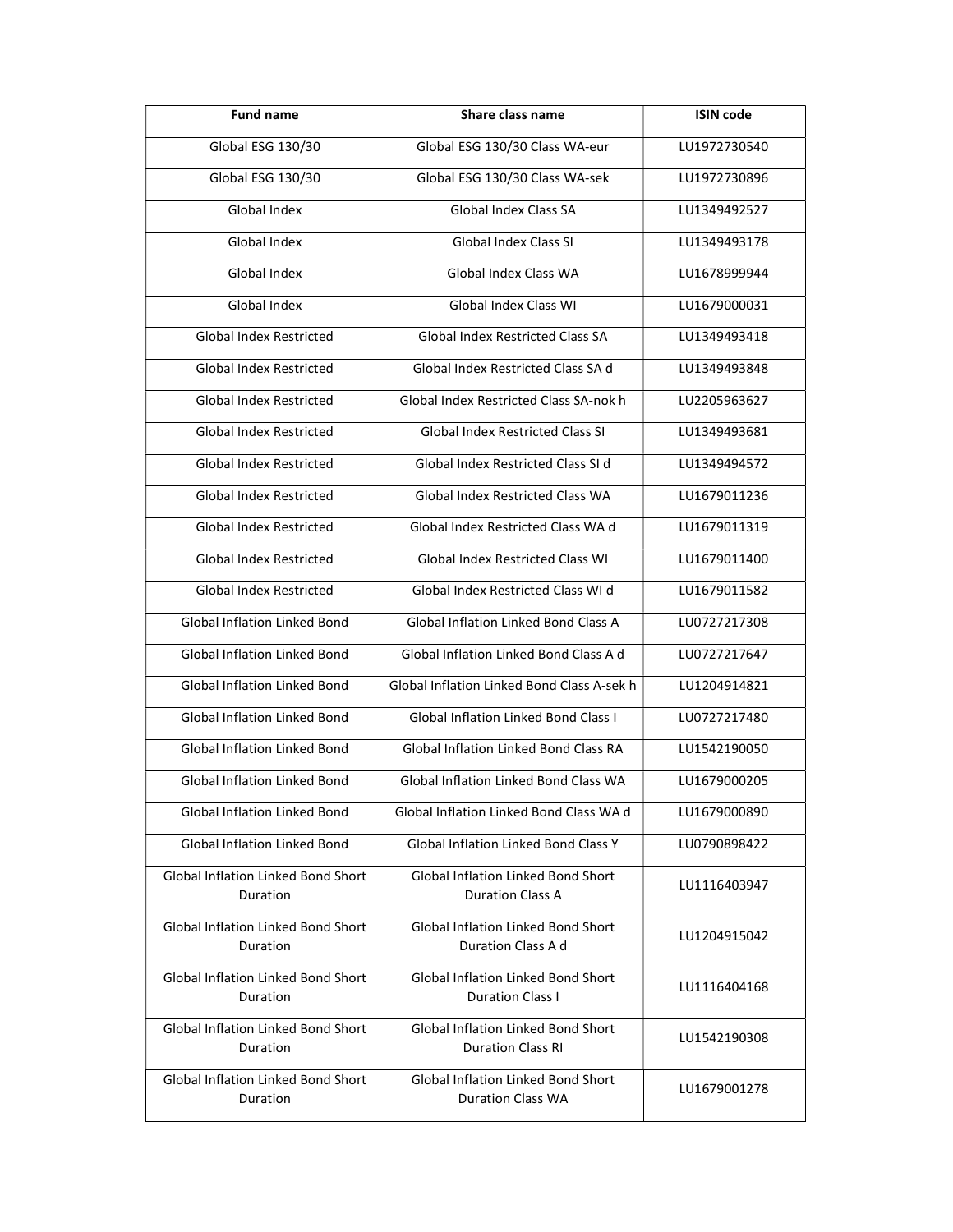| <b>Fund name</b>                         | Share class name                                        | <b>ISIN code</b> |  |
|------------------------------------------|---------------------------------------------------------|------------------|--|
| Global Portfolio Solution - Balanced     | Global Portfolio Solution - Balanced Class X            | LU2025548574     |  |
| Global Portfolio Solution - Defensive    | <b>Global Portfolio Solution - Defensive Class</b><br>x |                  |  |
| Global Portfolio Solution - Equities     | Global Portfolio Solution - Equities Class X            | LU2025548731     |  |
| Global Portfolio Solution - Fixed Income | Global Portfolio Solution - Fixed Income<br>Class X     | LU2025548814     |  |
| Global Portfolio Solution - Opportunity  | Global Portfolio Solution - Opportunity<br>Class X      | LU2025548905     |  |
| Global Sustainable Future                | Global Sustainable Future Class A                       | LU0117088970     |  |
| Global Sustainable Future                | Global Sustainable Future Class I                       | LU0249703298     |  |
| Global Sustainable Future                | Global Sustainable Future Class I-sek                   | LU2282194526     |  |
| Global Sustainable Future                | Global Sustainable Future Class RI                      | LU1542190647     |  |
| Global Sustainable Future                | Global Sustainable Future Class WA                      | LU1687331519     |  |
| India                                    | <b>India Class A</b>                                    | LU0193801577     |  |
| India                                    | India Class WA                                          | LU1679002326     |  |
| India                                    | India Class WA-eur d                                    | LU1679002672     |  |
| Japan                                    | Japan Class A                                           | LU0193802039     |  |
| Japan                                    | Japan Class I                                           | LU0739645470     |  |
| Japan                                    | Japan Class WA                                          | LU1687331600     |  |
| Japan                                    | Japan Class WA-eur d                                    | LU1679009099     |  |
| Multi Asset Inflation Strategy           | Multi Asset Inflation Strategy Class A                  | LU1916065078     |  |
| Multi Asset Inflation Strategy           | Multi Asset Inflation Strategy Class A-sek h            | LU1916064931     |  |
| Multi Asset Inflation Strategy           | Multi Asset Inflation Strategy Class I                  | LU1857272626     |  |
| Multi Asset Inflation Strategy           | Multi Asset Inflation Strategy Class WA                 | LU1916065151     |  |
| Nordic Corporate Bond                    | Nordic Corporate Bond Class A                           | LU1116404325     |  |
| Nordic Corporate Bond                    | Nordic Corporate Bond Class A d                         | LU1204915398     |  |
| Nordic Corporate Bond                    | Nordic Corporate Bond Class A-sek h d                   | LU1116404838     |  |
| Nordic Corporate Bond                    | Nordic Corporate Bond Class I                           | LU1116404671     |  |
| Nordic Corporate Bond                    | Nordic Corporate Bond Class I-nok h                     | LU1773285967     |  |
| Nordic Corporate Bond                    | Nordic Corporate Bond Class RA                          | LU1542191538     |  |
| Nordic Corporate Bond                    | Nordic Corporate Bond Class RI                          | LU1542191611     |  |
| Nordic Corporate Bond                    | Nordic Corporate Bond Class WA                          | LU1679009412     |  |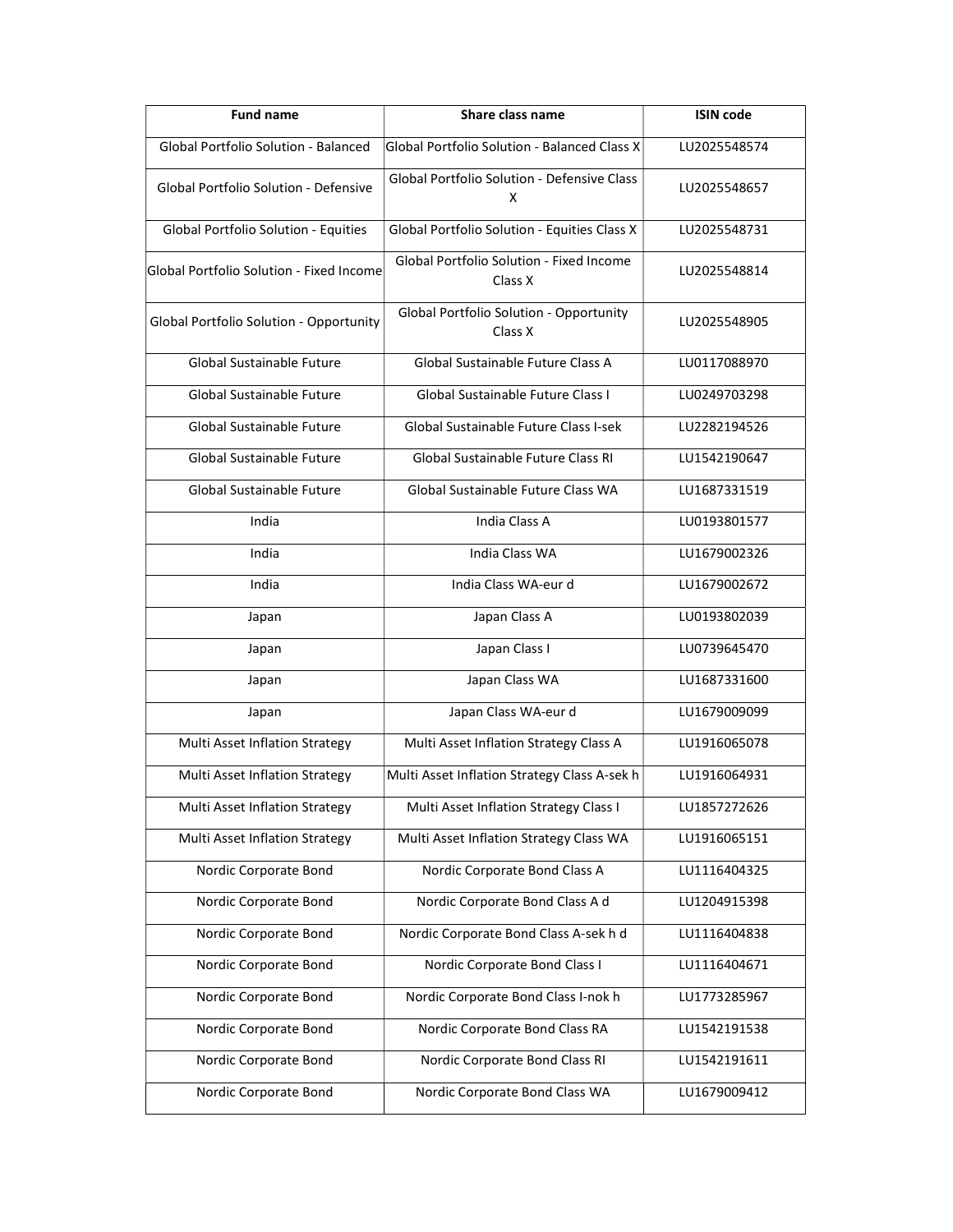| <b>Fund name</b>   | Share class name              |              |
|--------------------|-------------------------------|--------------|
| Russia             | Russia Class A                | LU0495011024 |
| Russia             | Russia Class I                | LU0495011370 |
| Russia             | Russia Class WA               | LU1679010261 |
| Russia             | Russia Class WA-eur d         | LU1679010857 |
| Sverige            | Sverige Class A               | LU1679011665 |
| Sverige            | Sverige Class SA              | LU1349494812 |
| Sverige            | Sverige Class SA d            | LU1349495389 |
| Sverige            | Sverige Class SI              | LU1349495116 |
| Sverige            | Sverige Class WA              | LU1679011822 |
| Sverige            | Sverige Class WA d            | LU1679012044 |
| Sverige            | Sverige Class WI              | LU1679012127 |
| Sverige            | Sverige Class WI d            | LU1679012390 |
| Sverige Beta       | Sverige Beta Class SA         | LU1349502002 |
| Sverige Beta       | Sverige Beta Class SA d       | LU1349503588 |
| Sverige Beta       | Sverige Beta Class SI         | LU1349503232 |
| Sverige Beta       | Sverige Beta Class WA         | LU1679012630 |
| Sverige Beta       | Sverige Beta Class WA d       | LU1679012804 |
| Sverige Beta       | Sverige Beta Class WI         | LU1679013018 |
| Sverige Beta       | Sverige Beta Class WI d       | LU1679013109 |
| Sverige Kort Ränta | Sverige Kort Ränta Class SA   | LU1349496940 |
| Sverige Kort Ränta | Sverige Kort Ränta Class SA d | LU1349497757 |
| Sverige Kort Ränta | Sverige Kort Ränta Class SI   | LU1349497328 |
| Sverige Kort Ränta | Sverige Kort Ränta Class SI d | LU1349498136 |
| Sverige Kort Ränta | Sverige Kort Ränta Class WA   | LU1679014503 |
| Sverige Kort Ränta | Sverige Kort Ränta Class WA d | LU1679014685 |
| Sverige Kort Ränta | Sverige Kort Ränta Class WI   | LU1679014768 |
| Sverige Kort Ränta | Sverige Kort Ränta Class WI d | LU1679014842 |
| Sverige Ränta      | Sverige Ränta Class SA        | LU1349498565 |
| Sverige Ränta      | Sverige Ränta Class SA d      | LU1349499530 |
| Sverige Ränta      | Sverige Ränta Class SI        | LU1349499027 |
| Sverige Ränta      | Sverige Ränta Class WA        | LU1679015146 |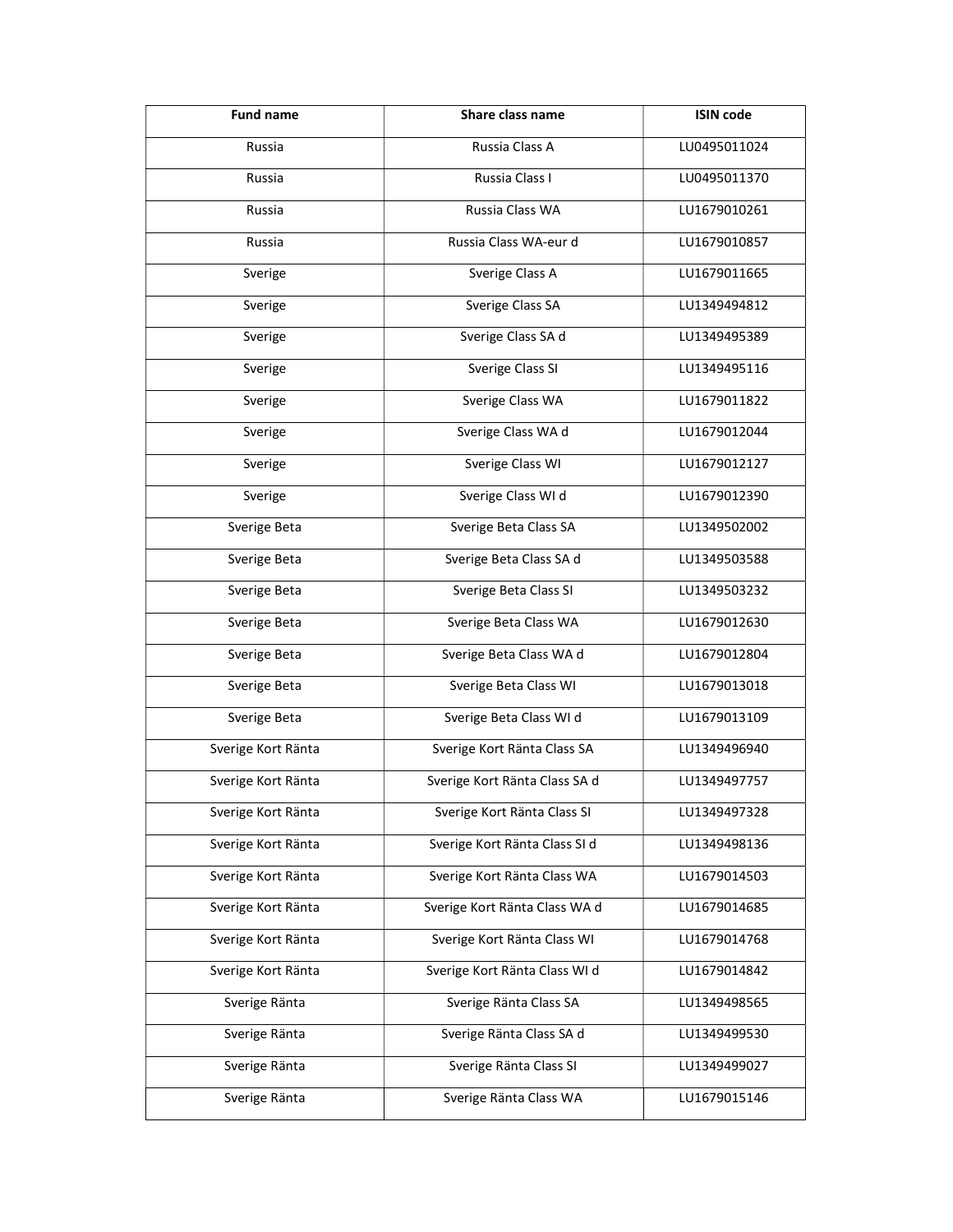| <b>Fund name</b> | Share class name              | <b>ISIN</b> code |  |
|------------------|-------------------------------|------------------|--|
| Sverige Ränta    | Sverige Ränta Class WA d      | LU1679015229     |  |
| Sverige Ränta    | Sverige Ränta Class WI        | LU1679015492     |  |
| Sverige Ränta    | Sverige Ränta Class WI d      | LU1679015575     |  |
| Sverige Småbolag | Sverige Småbolag Class SA     | LU1857272386     |  |
| Sverige Småbolag | Sverige Småbolag Class SI     | LU1857272469     |  |
| Sverige Småbolag | Sverige Småbolag Class WA     | LU1857272543     |  |
| Sverige Småbolag | Sverige Småbolag Class WA-eur | LU1917359272     |  |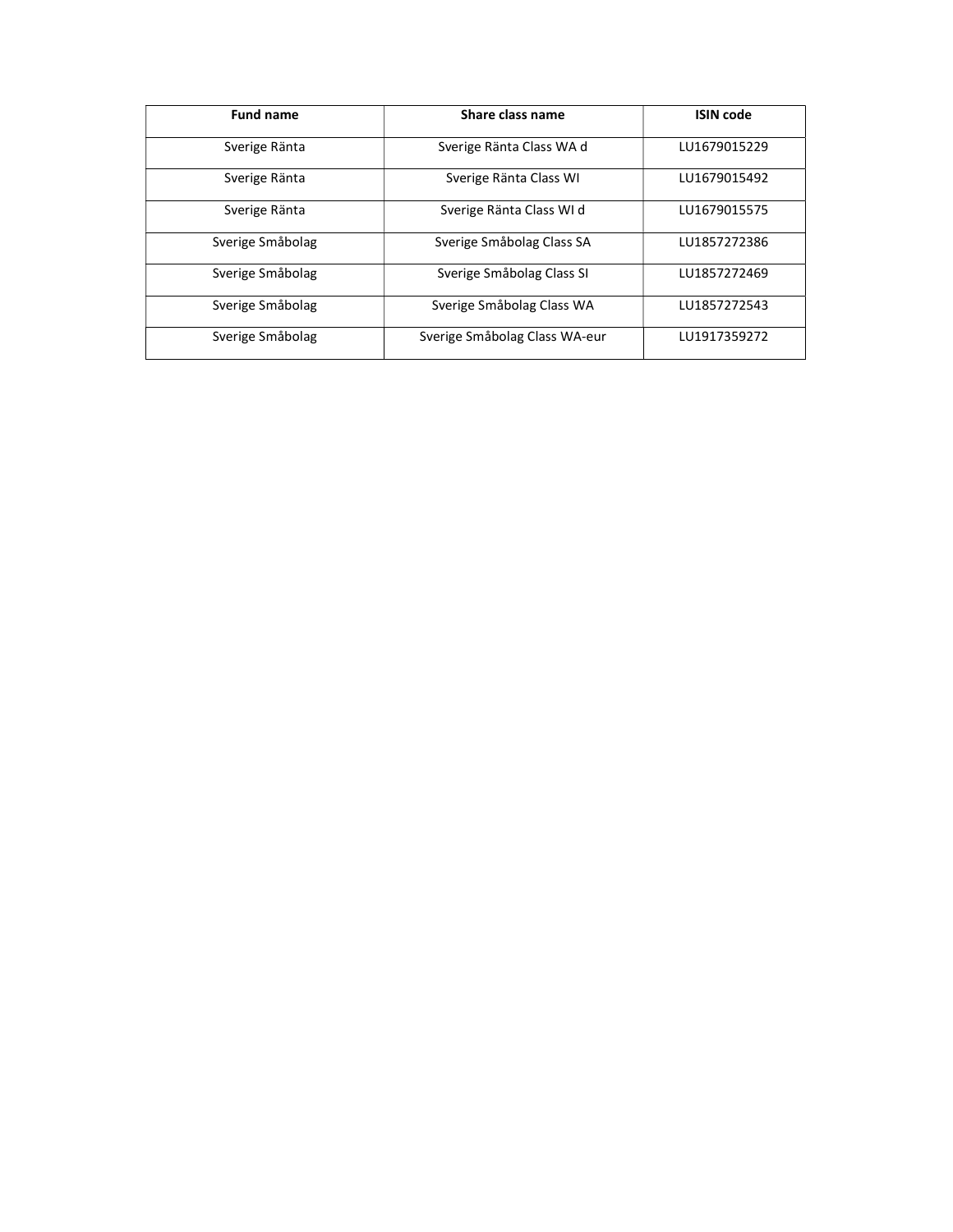# Responsible Investment Policy

When investors entrust us with their assets and savings, it is our duty to serve their interests by providing investment solutions that deliver competitive and long-term performance. Our commitment to responsible investment is an integral part of this duty. Responsible investing entails making better-informed investment decisions, addressing sustainability issues, dilemmas, and risks, and influencing investee companies through active dialogue to contribute to a positive outcome.

All funds follow Danske Invest's responsible investment policy.

## **Sustainability risk integration**

In accordance with the responsible investment policy, the funds incorporate sustainability risks alongside other risks when making investment decisions.

Incorporating sustainability risk into the investment process is part of our fiduciary duty to investors to identify the sustainability criteria, which may pose a risk and thereby affect financial performance of an investment. Based on ESG research and ESG data, sustainability risk factors are systematically identified and assessed by our investment teams alongside other risks.

For each fund, the investment universe is screened to identify sustainability risks associated with potential portfolio investments with reference to current regulations, industry's best practices, international norms and voluntary frameworks for corporate responsibility. Based on our assessment and company dialogue, we may from time to time decide to divest or restrict investments in a company, in a specific investment strategy or across multiple strategies.

# **Funds promoting environmental and/or social characteristics or meeting sustainable investment objectives**

In addition to the general principles of the responsible investment policy and to the integration of sustainability risks, some funds promote environmental and/or social characteristics (article 8 funds under SFDR), and/or may have a sustainable investment objective (article 9 funds under SFDR).

Sustainability-related aspects may then influence a decision to either buy or increase weighting, hold or maintain weighting, sell or decrease weighting, in order to promote the characteristics or attain the sustainable investment objective of the funds.

Environmental, social and sustainability performance of companies or issuers and good governance practices are promoted through engagement with companies, collaboration with other investors and voting at general meetings. This enable the funds to address higher standards of corporate governance and sustainability within areas such as emissions, energy, biodiversity, water, waste, social and employee matters, human rights as well as anti-corruption.

In addition, screening is used as a tool to identify companies that exhibit harmful environmental practices, by contributing, for example, to climate change, biodiversity loss or pollution, or companies that display inadequate social practices on human rights issues or labour standards.

The extent to which the environmental and social characteristics of the funds are promoted and/or the sustainable investment objective is attained is monitored on a regular basis and is reported in the fund periodic reports. Furthermore, active ownership activities and restrictions are disclosed on the website.

See the below tables outlining how the responsible investment processes are applied to each fund.

For further information about the data sources and methodologies used, go to *[danskeinvest.com](http://danskeinvest.com)*.

### **Article 8 funds**

| <b>Fund</b>                          | <b>Sound</b><br>sustainability<br>practices | <b>Sound</b><br>environmental<br>stewardship | <b>Enhanced</b><br>sustainability<br>standards | Non-ethical/<br>controversial<br>activity reduction | <b>Climate impact</b><br>reduction | Investee companies' impact on<br>sustainability matters |               |
|--------------------------------------|---------------------------------------------|----------------------------------------------|------------------------------------------------|-----------------------------------------------------|------------------------------------|---------------------------------------------------------|---------------|
|                                      |                                             |                                              |                                                |                                                     |                                    | <b>Engagement</b>                                       | <b>Voting</b> |
| <b>Equity Funds</b>                  |                                             |                                              |                                                |                                                     |                                    |                                                         |               |
| China                                |                                             |                                              |                                                |                                                     |                                    |                                                         |               |
| <b>Denmark Focus</b>                 |                                             |                                              |                                                |                                                     |                                    |                                                         |               |
| <b>Eastern Europe</b>                |                                             |                                              |                                                |                                                     |                                    |                                                         |               |
| <b>Emerging and Frontier Markets</b> |                                             |                                              |                                                |                                                     |                                    |                                                         |               |
| <b>Europe</b>                        | ٠                                           | $\bullet$                                    |                                                | $\bullet$                                           | ٠                                  | ٠                                                       |               |
| <b>Europe High Dividend</b>          |                                             |                                              |                                                |                                                     |                                    |                                                         |               |
| <b>Europe Small Cap</b>              |                                             |                                              |                                                |                                                     |                                    |                                                         |               |
| <b>Global Emerging Markets</b>       |                                             |                                              |                                                | $\bullet$                                           |                                    |                                                         |               |
| Global Emerging Markets Small Cap    |                                             |                                              |                                                | ٠                                                   | ٠                                  |                                                         |               |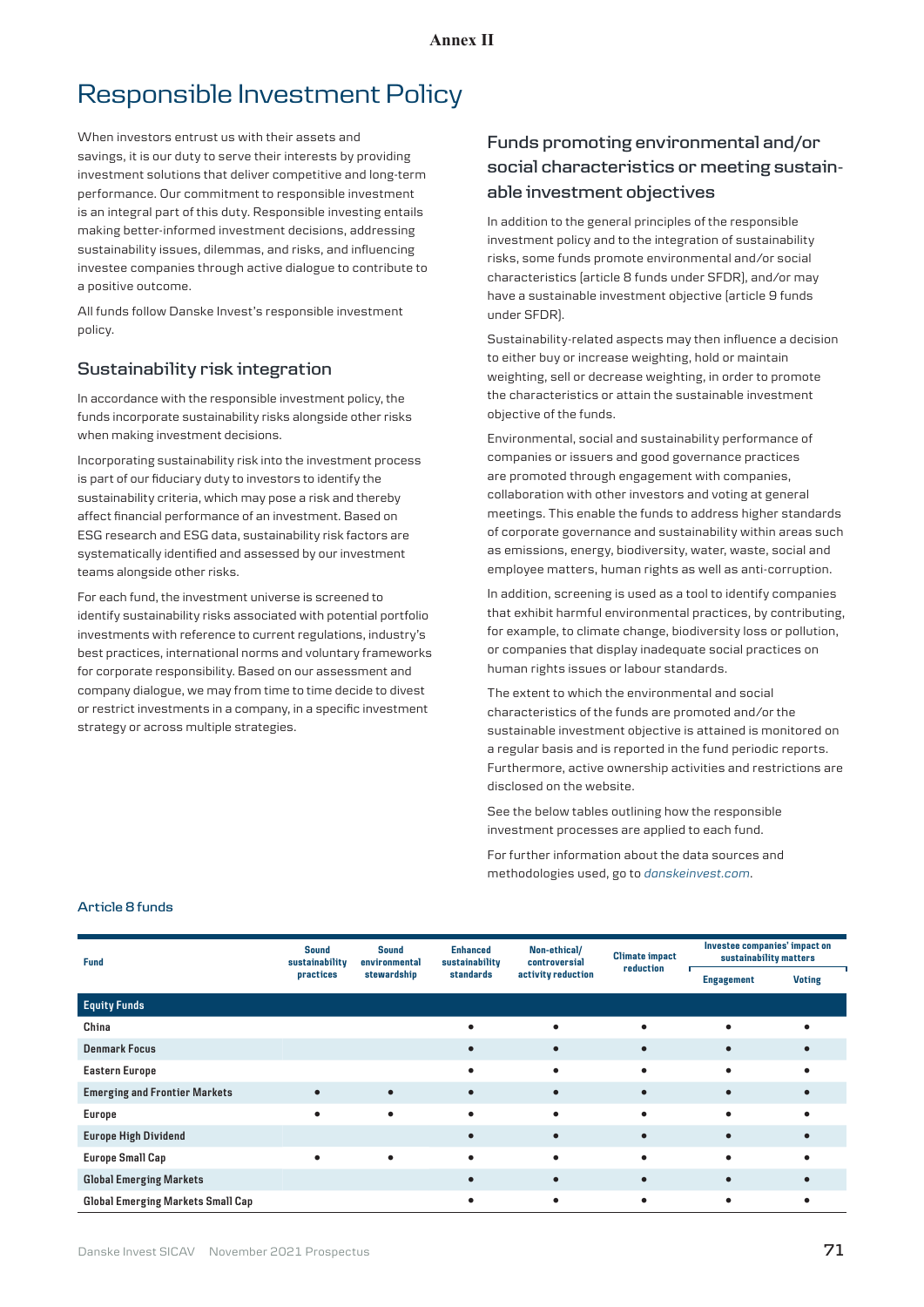| <b>Fund</b>                                                  | <b>Sound</b><br><b>Sound</b><br>sustainability<br>environmental |             | <b>Enhanced</b><br>sustainability | Non-ethical/<br>controversial | <b>Climate impact</b> | Investee companies' impact on<br>sustainability matters |               |  |
|--------------------------------------------------------------|-----------------------------------------------------------------|-------------|-----------------------------------|-------------------------------|-----------------------|---------------------------------------------------------|---------------|--|
|                                                              | practices                                                       | stewardship | standards                         | activity reduction            | reduction<br>г        | <b>Engagement</b>                                       | <b>Voting</b> |  |
| <b>Global ESG 130/30</b>                                     |                                                                 |             | $\bullet$                         | $\bullet$                     | $\bullet$             | $\bullet$                                               | $\bullet$     |  |
| India                                                        |                                                                 |             | ٠                                 | ٠                             | $\bullet$             | $\bullet$                                               | ٠             |  |
| Japan                                                        |                                                                 |             | $\bullet$                         | $\bullet$                     | $\bullet$             | $\bullet$                                               | $\bullet$     |  |
| <b>Russia</b>                                                |                                                                 |             | $\bullet$                         | ٠                             | ٠                     | ٠                                                       | ٠             |  |
| <b>Sverige</b>                                               | $\bullet$                                                       | $\bullet$   | $\bullet$                         | $\bullet$                     | $\bullet$             | $\bullet$                                               | $\bullet$     |  |
| Sverige Småbolag                                             | $\bullet$                                                       | $\bullet$   | $\bullet$                         | $\bullet$                     | $\bullet$             | $\bullet$                                               | ٠             |  |
| <b>Fixed Income Funds</b>                                    |                                                                 |             |                                   |                               |                       |                                                         |               |  |
| <b>Danish Bond</b>                                           |                                                                 |             | $\bullet$                         | $\bullet$                     | $\bullet$             | $\bullet$                                               |               |  |
| Danish Mortgage Bond                                         |                                                                 |             | $\bullet$                         | $\bullet$                     | $\bullet$             | $\bullet$                                               |               |  |
| <b>Emerging Markets Debt Hard Currency</b>                   | $\bullet$                                                       | $\bullet$   | ٠                                 | ٠                             | ٠                     | $\bullet$                                               |               |  |
| Euro Investment Grade Corporate Bond                         | $\bullet$                                                       | $\bullet$   | $\bullet$                         | $\bullet$                     | $\bullet$             | $\bullet$                                               |               |  |
| Euro Sustainable High Yield Bond                             | $\bullet$                                                       | $\bullet$   | $\bullet$                         | $\bullet$                     | $\bullet$             | $\bullet$                                               |               |  |
| <b>European Bond</b>                                         |                                                                 |             | $\bullet$                         | $\bullet$                     | $\bullet$             | $\bullet$                                               |               |  |
| <b>Global Inflation Linked Bond</b>                          |                                                                 |             | $\bullet$                         | $\bullet$                     | $\bullet$             | $\bullet$                                               |               |  |
| <b>Global Inflation Linked Bond</b><br><b>Short Duration</b> |                                                                 |             | $\bullet$                         | $\bullet$                     | $\bullet$             | $\bullet$                                               |               |  |
| Nordic Corporate Bond                                        | $\bullet$                                                       | ٠           | $\bullet$                         | $\bullet$                     | $\bullet$             | $\bullet$                                               |               |  |
| Sverige Kort Ränta                                           |                                                                 |             | $\bullet$                         | $\bullet$                     | $\bullet$             | $\bullet$                                               |               |  |
| Sverige Ränta                                                |                                                                 |             | ō                                 | $\bullet$                     | $\bullet$             | $\bullet$                                               |               |  |
| <b>Balanced Funds</b>                                        |                                                                 |             |                                   |                               |                       |                                                         |               |  |
| Aktiv Förmögenhetsförvaltning                                | $\bullet$                                                       | $\bullet$   | $\bullet$                         | $\bullet$                     | $\bullet$             | $\bullet$                                               | ٠             |  |
| <b>Multi Asset Inflation Strategy</b>                        | $\bullet$                                                       | $\bullet$   | $\bullet$                         | $\bullet$                     | $\bullet$             | $\bullet$                                               | $\bullet$     |  |
| <b>Index Funds</b>                                           |                                                                 |             |                                   |                               |                       |                                                         |               |  |
| <b>Global Index</b>                                          |                                                                 |             | $\bullet$                         | ٠                             | $\bullet$             | $\bullet$                                               | $\bullet$     |  |
| <b>Sverige Beta</b>                                          |                                                                 |             | $\bullet$                         | $\bullet$                     | $\bullet$             | $\bullet$                                               | $\bullet$     |  |
| <b>Global Portfolio Solutions Funds</b>                      |                                                                 |             |                                   |                               |                       |                                                         |               |  |
| <b>Global Portfolio Solution - Balanced</b>                  | $\bullet$                                                       | $\bullet$   | $\bullet$                         | $\bullet$                     | $\bullet$             | $\bullet$                                               | $\bullet$     |  |
| Global Portfolio Solution - Defensive                        | $\bullet$                                                       | $\bullet$   | $\bullet$                         | $\bullet$                     | $\bullet$             | $\bullet$                                               | $\bullet$     |  |
| Global Portfolio Solution - Equities                         | $\bullet$                                                       | $\bullet$   | $\bullet$                         | $\bullet$                     | $\bullet$             | $\bullet$                                               |               |  |
| Global Portfolio Solution - Fixed Income                     | $\bullet$                                                       | $\bullet$   |                                   | $\bullet$                     | $\bullet$             | $\bullet$                                               |               |  |
| Global Portfolio Solution - Opportunity                      | $\bullet$                                                       | $\bullet$   | ٠                                 | $\bullet$                     | $\bullet$             | ٠                                                       | ٠             |  |

### **Article 9 funds**

|                                                      |                                             | <b>Promoted characteristics</b>              |                                                | <b>Sustainable investment objectives</b>            |                                            |           |               |                                |                                                             |
|------------------------------------------------------|---------------------------------------------|----------------------------------------------|------------------------------------------------|-----------------------------------------------------|--------------------------------------------|-----------|---------------|--------------------------------|-------------------------------------------------------------|
| <b>Fund</b>                                          | <b>Sound</b><br>sustainability<br>practices | <b>Sound</b><br>environmental<br>stewardship | <b>Enhanced</b><br>sustainability<br>standards | Non-ethical/<br>controversial<br>activity reduction | <b>Climate impact Engage-</b><br>reduction | ment      | <b>Voting</b> | <b>UN SDGs</b><br>contribution | <b>Low carbon Sustainability</b><br>benchmark<br>transition |
| <b>Equity Funds</b>                                  |                                             |                                              |                                                |                                                     |                                            |           |               |                                |                                                             |
| <b>Global Sustainable Future</b>                     |                                             | $\bullet$                                    | ٠                                              | ٠                                                   | ٠                                          | $\bullet$ | ٠             | ٠                              |                                                             |
| <b>Fixed Income Funds</b>                            |                                             |                                              |                                                |                                                     |                                            |           |               |                                |                                                             |
| <b>European Corporate</b><br><b>Sustainable Bond</b> |                                             | $\bullet$                                    | $\bullet$                                      |                                                     | ٠                                          | ٠         |               |                                |                                                             |
| <b>Global Corporate</b><br><b>Sustainable Bond</b>   |                                             | $\bullet$                                    | $\bullet$                                      |                                                     | $\bullet$                                  | ٠         |               | ٠                              |                                                             |
| Index Funds                                          |                                             |                                              |                                                |                                                     |                                            |           |               |                                |                                                             |
| <b>Global Index Restricted</b>                       |                                             |                                              |                                                |                                                     | ٠                                          | ٠         | ٠             |                                |                                                             |

# **Investment restrictions**

The table below outlines the investment restrictions in place for the funds based on the responsible investment policy as well as on investor's ethical and sustainability needs.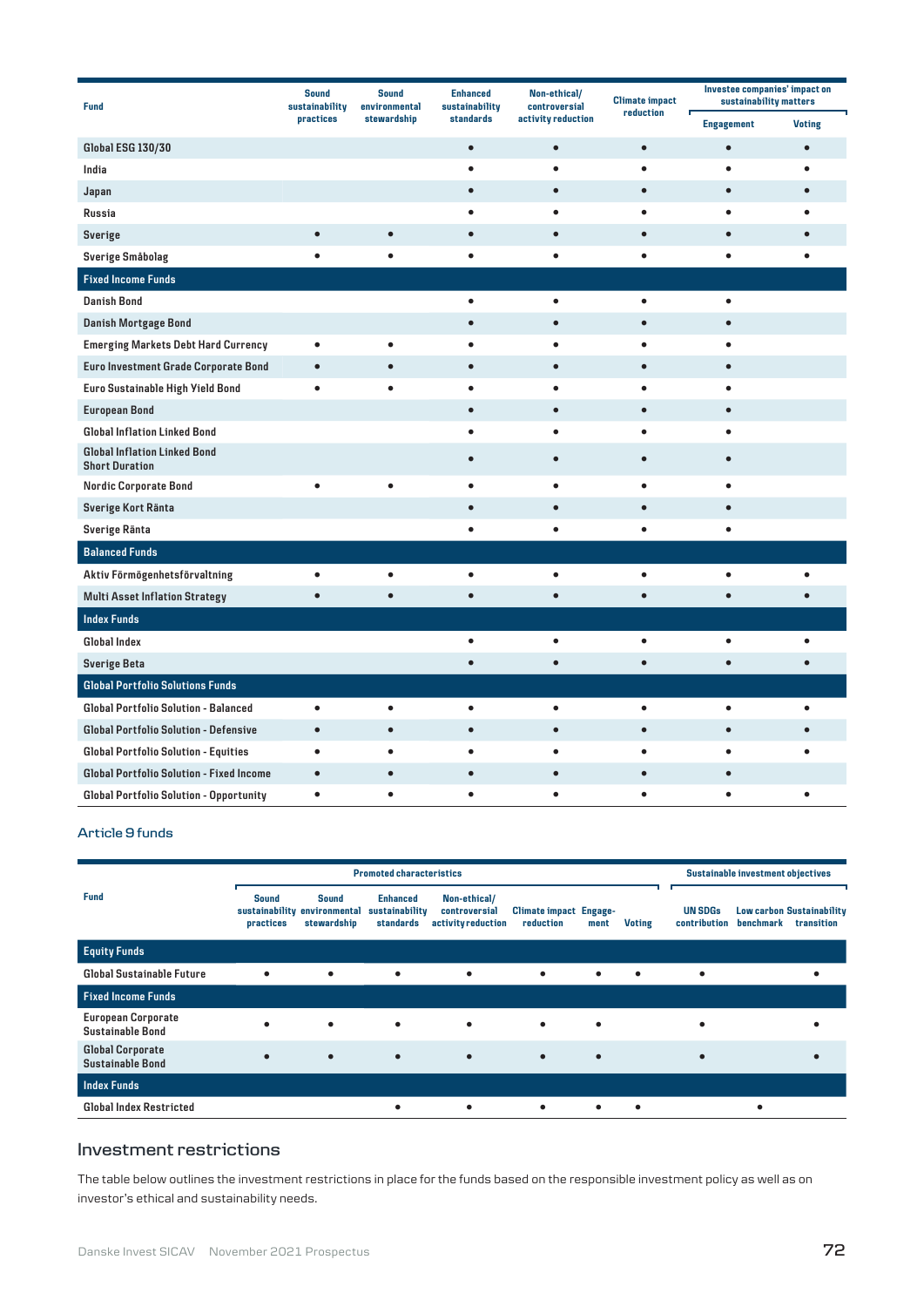If a restriction is mentioned for a fund, companies and/or issuers involved in the restriction category are excluded from the investment universe of the fund. If a box is not ticked, companies and/or issuers in scope of this restriction category may be included depending on the defined investment universe and the portfolio manager's discretion.

For further information on the investment restriction definitions, activities, criteria and threshold employed by Danske Bank, go to *[danskeinvest.c](http://www.danskeinvest.com)om*.

| <b>Thermal</b><br>coal |
|------------------------|
|                        |
|                        |
|                        |
|                        |
|                        |
| $\bullet$              |
|                        |
| $\bullet$              |
|                        |
|                        |
|                        |
|                        |
|                        |
|                        |
|                        |
| $\bullet$              |
| ٠                      |
|                        |
|                        |

| <b>Fixed Income Funds</b>                                    |           |           |           |           |           |           |           |           |           |           |   |
|--------------------------------------------------------------|-----------|-----------|-----------|-----------|-----------|-----------|-----------|-----------|-----------|-----------|---|
| <b>Danish Bond</b>                                           | $\bullet$ |           | $\bullet$ |           |           |           | $\bullet$ |           | ٠         | $\bullet$ | Ċ |
| Danish Mortgage Bond                                         | $\bullet$ |           | $\bullet$ |           |           |           | $\bullet$ |           | ٠         | $\bullet$ |   |
| <b>Emerging Markets Debt Hard</b><br>Currency                | $\bullet$ |           |           |           |           |           |           |           |           | $\bullet$ |   |
| <b>Euro Investment Grade</b><br><b>Corporate Bond</b>        | $\bullet$ |           | $\bullet$ |           |           |           | $\bullet$ |           | $\bullet$ | $\bullet$ |   |
| <b>Euro Sustainable</b><br><b>High Yield Bond</b>            | $\bullet$ |           | $\bullet$ |           |           |           | $\bullet$ |           |           | $\bullet$ | c |
| <b>European Bond</b>                                         | $\bullet$ |           | $\bullet$ |           |           |           |           |           | $\bullet$ | $\bullet$ |   |
| <b>European Corporate</b><br><b>Sustainable Bond</b>         | $\bullet$ | $\bullet$ | $\bullet$ | ٠         | $\bullet$ | $\bullet$ | $\bullet$ | ٠         | $\bullet$ | $\bullet$ | ċ |
| <b>Global Corporate</b><br><b>Sustainable Bond</b>           | $\bullet$ | $\bullet$ | $\bullet$ | ٠         | ٠         | $\bullet$ | $\bullet$ |           | $\bullet$ | $\bullet$ |   |
| <b>Global Inflation Linked Bond</b>                          | $\bullet$ |           | ٠         |           |           |           | ٠         |           | ٠         | $\bullet$ | ٠ |
| <b>Global Inflation Linked Bond</b><br><b>Short Duration</b> | $\bullet$ |           |           |           |           |           |           |           | $\bullet$ | $\bullet$ |   |
| Nordic Corporate Bond                                        | $\bullet$ |           | ٠         |           |           |           |           |           | $\bullet$ | $\bullet$ |   |
| Sverige Kort Ränta                                           | $\bullet$ | $\bullet$ | $\bullet$ | $\bullet$ | $\bullet$ | $\bullet$ | $\bullet$ | $\bullet$ | $\bullet$ | $\bullet$ |   |
| Sverige Ränta                                                | $\bullet$ | $\bullet$ | $\bullet$ | ٠         | $\bullet$ | $\bullet$ | ٠         | $\bullet$ | $\bullet$ | $\bullet$ | ¢ |
| <b>Balanced Funds</b>                                        |           |           |           |           |           |           |           |           |           |           |   |
| Aktiv Förmögenhetsförvaltning                                | $\bullet$ | $\bullet$ | $\bullet$ | $\bullet$ | $\bullet$ | $\bullet$ | $\bullet$ | $\bullet$ | $\bullet$ | $\bullet$ | Ċ |
| <b>Multi Asset Inflation Strategy</b>                        | $\bullet$ |           | $\bullet$ |           |           |           |           |           | ä         | $\bullet$ |   |
| <b>Index Funds</b>                                           |           |           |           |           |           |           |           |           |           |           |   |
| Global Index                                                 | $\bullet$ |           | $\bullet$ |           |           |           | $\bullet$ |           | $\bullet$ | $\bullet$ | ٠ |
| <b>Global Index Restricted</b>                               | $\bullet$ | $\bullet$ | $\bullet$ | $\bullet$ | $\bullet$ | $\bullet$ | $\bullet$ | $\bullet$ | $\bullet$ | $\bullet$ |   |
| <b>Sverige Beta</b>                                          | $\bullet$ | $\bullet$ | $\bullet$ | ٠         | $\bullet$ | $\bullet$ | ٠         | ٠         | ٠         | $\bullet$ | ٠ |
| <b>Global Portfolio Solution Funds</b>                       |           |           |           |           |           |           |           |           |           |           |   |
| <b>Global Portfolio Solution</b><br>- Balanced               | $\bullet$ |           |           |           |           |           |           |           |           |           |   |
| <b>Global Portfolio Solution</b><br>- Defensive              |           |           |           |           |           |           |           |           |           |           |   |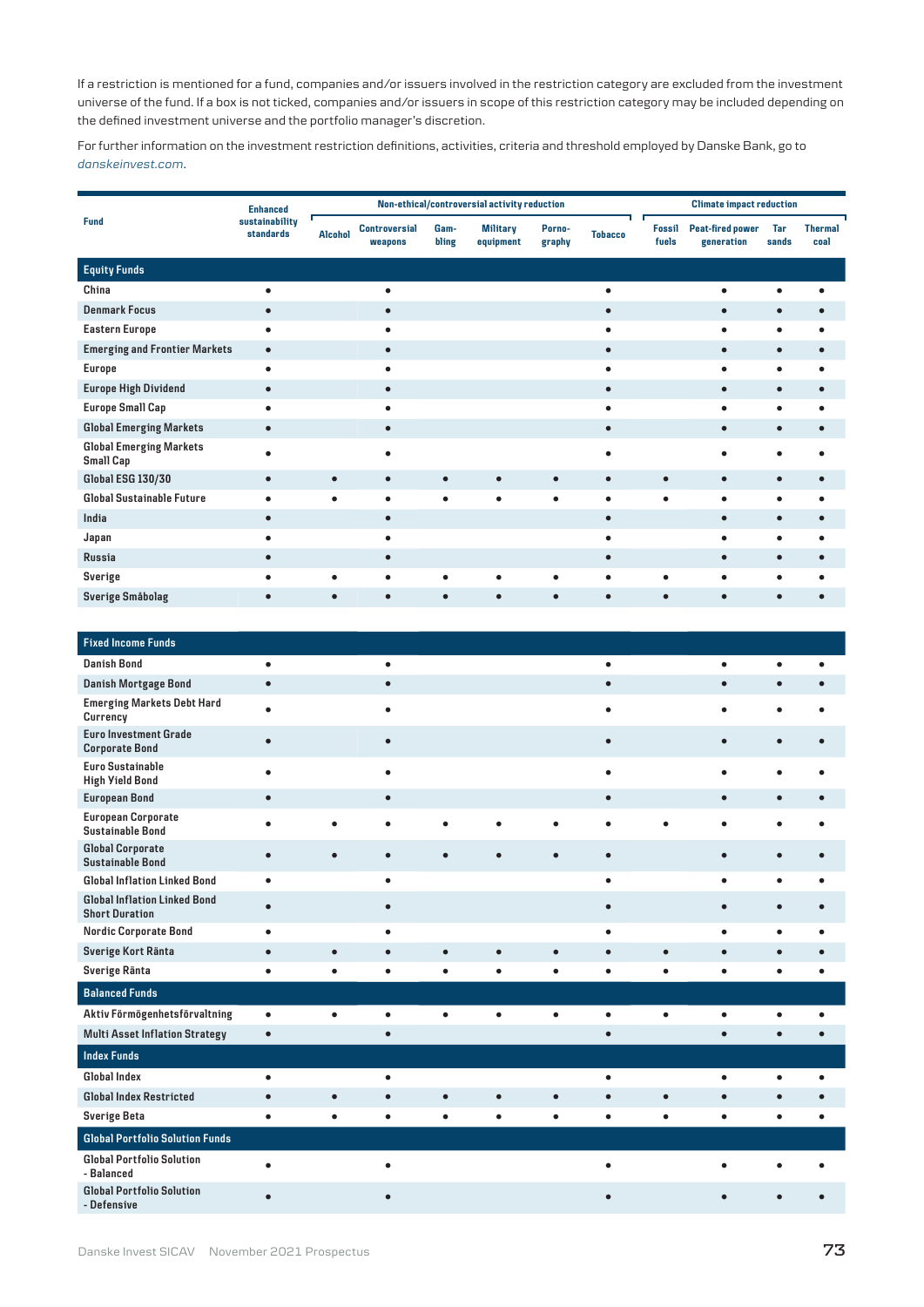|                                                    | <b>Enhanced</b>             | Non-ethical/controversial activity reduction |                                 |               |                              |                  |                | <b>Climate impact reduction</b> |                                       |              |                        |
|----------------------------------------------------|-----------------------------|----------------------------------------------|---------------------------------|---------------|------------------------------|------------------|----------------|---------------------------------|---------------------------------------|--------------|------------------------|
| <b>Fund</b>                                        | sustainability<br>standards | <b>Alcohol</b>                               | <b>Controversial</b><br>weapons | Gam-<br>bling | <b>Military</b><br>equipment | Porno-<br>graphy | <b>Tobacco</b> | <b>Fossil</b><br>fuels          | <b>Peat-fired power</b><br>generation | Tar<br>sands | <b>Thermal</b><br>coal |
| <b>Global Portfolio Solution</b><br>- Equities     |                             |                                              |                                 |               |                              |                  |                |                                 | ٠                                     | ٠            |                        |
| <b>Global Portfolio Solution</b><br>- Fixed Income |                             |                                              | ٠                               |               |                              |                  |                |                                 | $\bullet$                             | $\bullet$    | $\bullet$              |
| <b>Global Portfolio Solution</b><br>- Opportunity  |                             |                                              | ٠                               |               |                              |                  |                |                                 |                                       |              |                        |

Our restriction criteria do not apply to investments in structured products, derivatives and external funds.